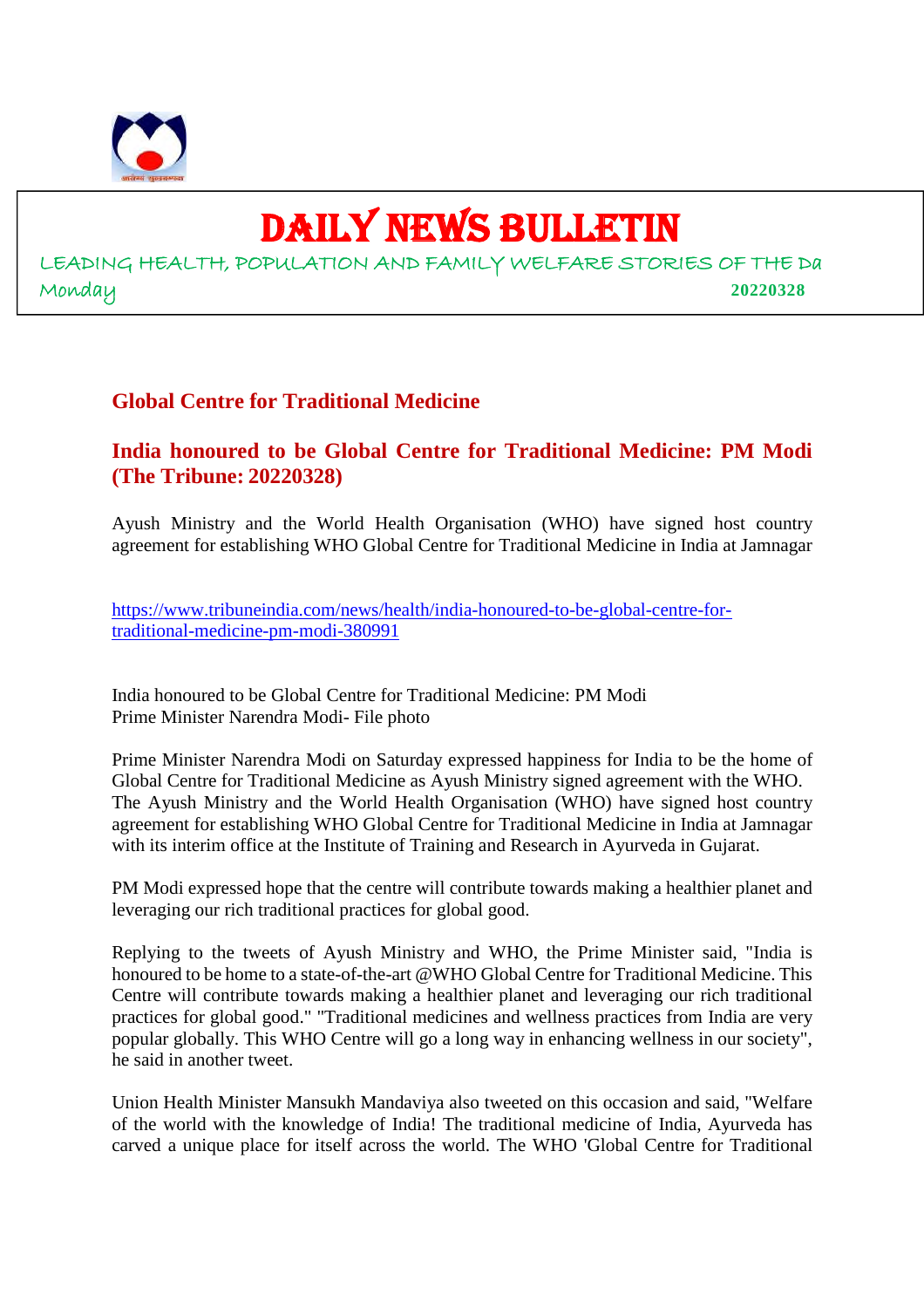Medicine' to be set up in Jamnagar, Gujarat is going to be of great benefit to the global society and will also lead to the expansion of traditional medicine".

#### **Oral cancer**

### **Oral cancer patients with less circulating tumour cells live longer than those with more**

### **As many as 500 patients analysed during the four-year long study (The Tribune: 20220328)**

https://www.tribuneindia.com/news/health/oral-cancer-patients-with-less-circulating-tumourcells-live-longer-than-those-with-more-381216

Oral cancer patients with less circulating tumour cells live longer than those with more Photo for representational purpose only. Thinkstock

A study conducted by a team of Indian researchers has found that oral cancer patients having a lesser number of circulating tumour cells (CTCs) in blood live longer than patients with a greater number of such cells.

The four-year long study, among the largest clinical trials in head and neck cancers in which 500 patients were analysed, was led by Dr Pankaj Chaturvedi of Tata Memorial Hospital, Mumbai, Dr Jayant Khandare and a team of Pune-based Actorius OncoDiscover Technology.

"Altogether 152 oral cancer patients were analysed and 1.5 ml blood per patient was monitored for the presence of CTCs," Khandare told PTI.

"The study showed that patients with over 20 CTCs per 1.5 ml blood are more likely to have an advanced-stage disease and nodal metastasis (cancer cells breaking away from where they first formed), while patients with less than 12 CTCs per 1.5 ml blood survive for a longer period," he said.

The study was published in the international peer-reviewed Journal Triple OOO recently, he added.

As per the national cancer registry, there are about 14 lakh cancer patients in India and about nine per cent of these (1.2 lakh) are in Maharashtra, Khandare said.

Cancer cases and deaths in Maharashtra have increased by 11,306 and 5,727, respectively in last three years, a collective increase of around eight per cent, he added.

The OncoDiscover test, funded by the government through Biotech Ignition Grant and Small Business Industry Research Initiative of the Department of Biotechnology, is the sole CTC test approved by Drugs Controller General of India as per the Medical Device Rules 2017, he said.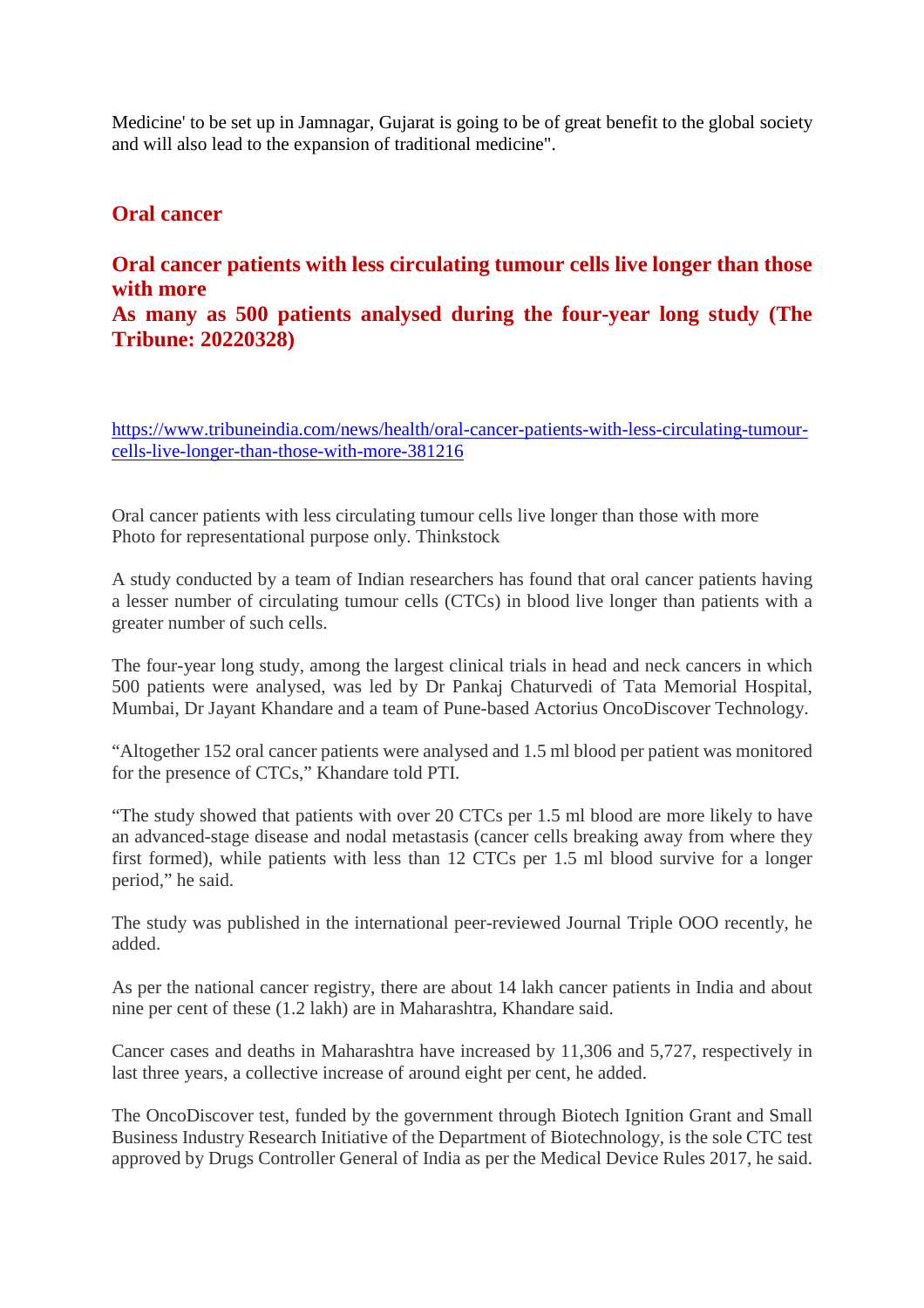The test is used to detect CTCs for diagnosis of cancers like those of head and neck, breast, lung, colon and rectal, Khandare said. "Maharashtra Health Minister Rajesh Tope has evinced an interest in our work and will be visiting our Pune facility soon," he added.

# **Caught Covid**

# **Caught Covid? Here's what you should and shouldn't do when self-isolation isn't mandatory Being alert, treating illness with respect, washing hands, covering face among a few safe practices (The Tribune: 20220328)**

https://www.tribuneindia.com/news/health/caught-covid-heres-what-you-should-andshouldnt-do-when-self-isolation-isnt-mandatory-381215

Caught Covid? Here's what you should and shouldn't do when self-isolation isn't mandatory Photo for representational purpose only. File photo

We are all tired of Covid. But even though the news has moved on to other concerning geopolitical issues, it is a fact that Covid is still very much with us. Vaccines have certainly helped drive down its worst effects, but the disease is here to stay, and we must learn to live with it.

So what should you do now if you get Covid?

Anecdotally, many people seem to be ignoring the virus and carrying on regardless. This is perhaps not surprising given the end of self-isolation requirements in England, with Wales set to lift them very soon too. The message seems to be that Covid is no longer so important. But even as the rules do relax, living with Covid must not mean ignoring it.

Here are five things that Covid has shown that we need to do, especially as cases are yet again increasing and new variants like 'deltacron' continue to be discovered.

Be alert and stay away from others

Colds and respiratory illnesses are quite common, especially during the autumn, winter and spring months. For the majority of people, they are an inconvenience and not harmful.

But the older you get, the riskier they become. So even if you are young and at low risk, there are plenty of people who might get very ill if you give them Covid. Likewise, there are plenty of people with complex health conditions who are at high risk of getting severely ill if they catch the coronavirus. Covid can also trigger life-changing conditions such as type 1 diabetes in people who are susceptible but otherwise apparently healthy.

So if you start to feel ill, rather than carrying on regardless, acknowledge the infection. Look at your diary and reschedule events where you will come into contact with lots of other people. Take advantage of flexible working opportunities if available. The sicker you are, the more you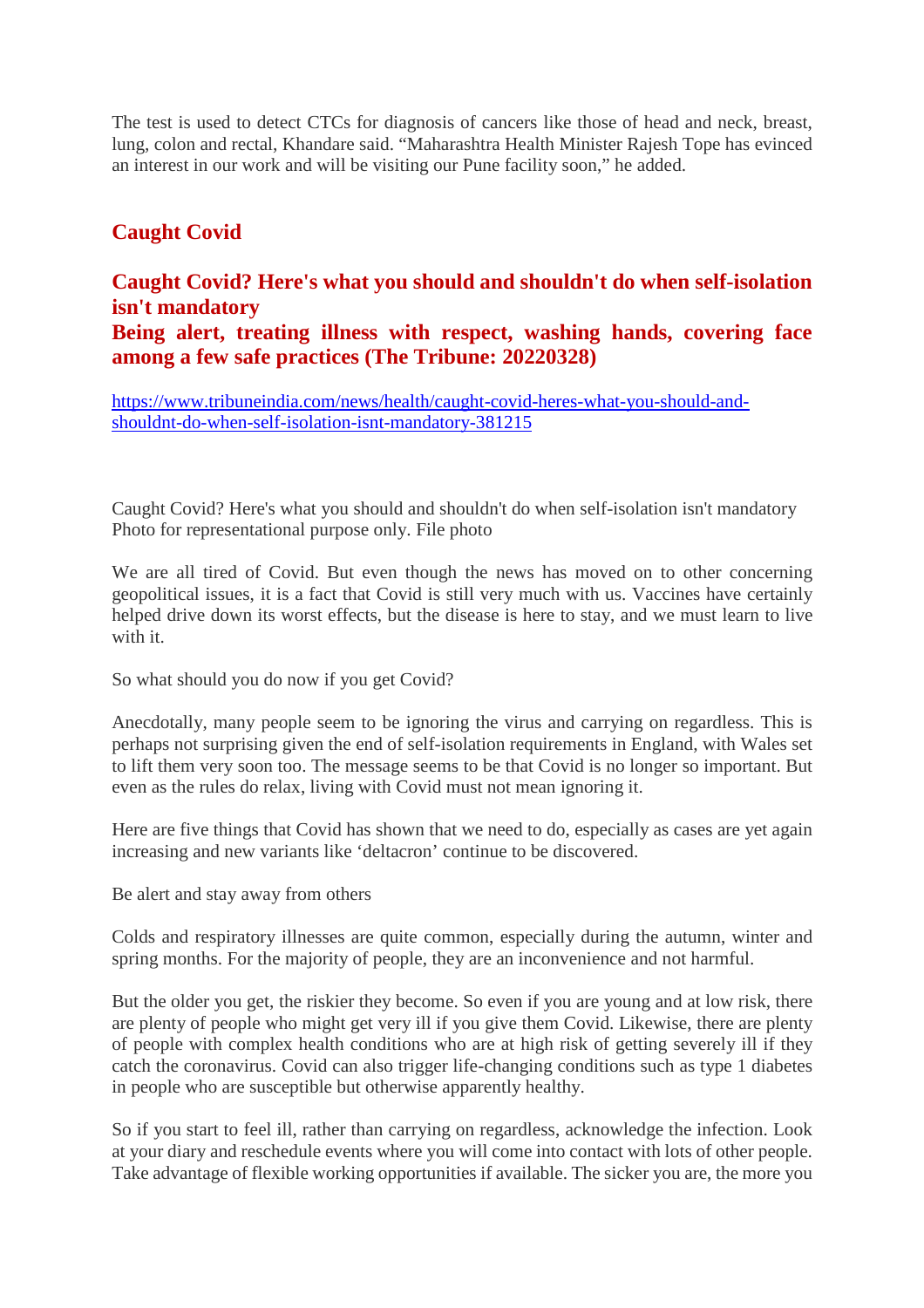should stay away from others, as this is the best way to stop the virus from spreading (although clearly seek medical help should you need it).

Your employer should respect this, as even in England, where self-isolation is no longer legally enforced, government advice is still to self-isolate if you have tested positive or have Covid symptoms. You can use the NHS website to get an isolation note following a positive PCR test should you need to provide evidence.

Treat illness with respect

If you are the "carry on regardless" type, you may also be quite active and used to exercising. But if you sense you're getting ill, give your body a break.

Even after a mild Covid case, doctors recommend waiting until you're over your sickness before exercising and easing back in gradually. Some experts believe that rushing back to exercise too quickly may raise the risk of developing post-exertional malaise, a symptom of long Covid.

When living a fast-paced life, it can be difficult to slow down. But sometimes a day or two in bed and then returning to exercise slowly can be the main factor in preventing longer-term ill health.

Wash hands, cover face

As children, we are trained to wash our hands often, so the Covid advice to keep good hand hygiene was perhaps not a surprise. However, people's response to wearing face masks was far more complex.

Face masks are particularly important if you have a respiratory infection like Covid because they stop you spreading germs over other people, much like covering your mouth when you cough or sneeze. The Conversation

# **Drinking coffee**

# **Drinking coffee could benefit heart, help you live longer: Study For all the studies, the researchers used data from UK Biobank, which follows the health outcomes of more than 500,000 people for at least 10 years (The Tribune: 20220328)**

https://www.tribuneindia.com/news/health/drinking-coffee-could-benefit-heart-help-you-livelonger-study-381003

Drinking coffee could benefit heart, help you live longer: Study Photo for representational purpose only.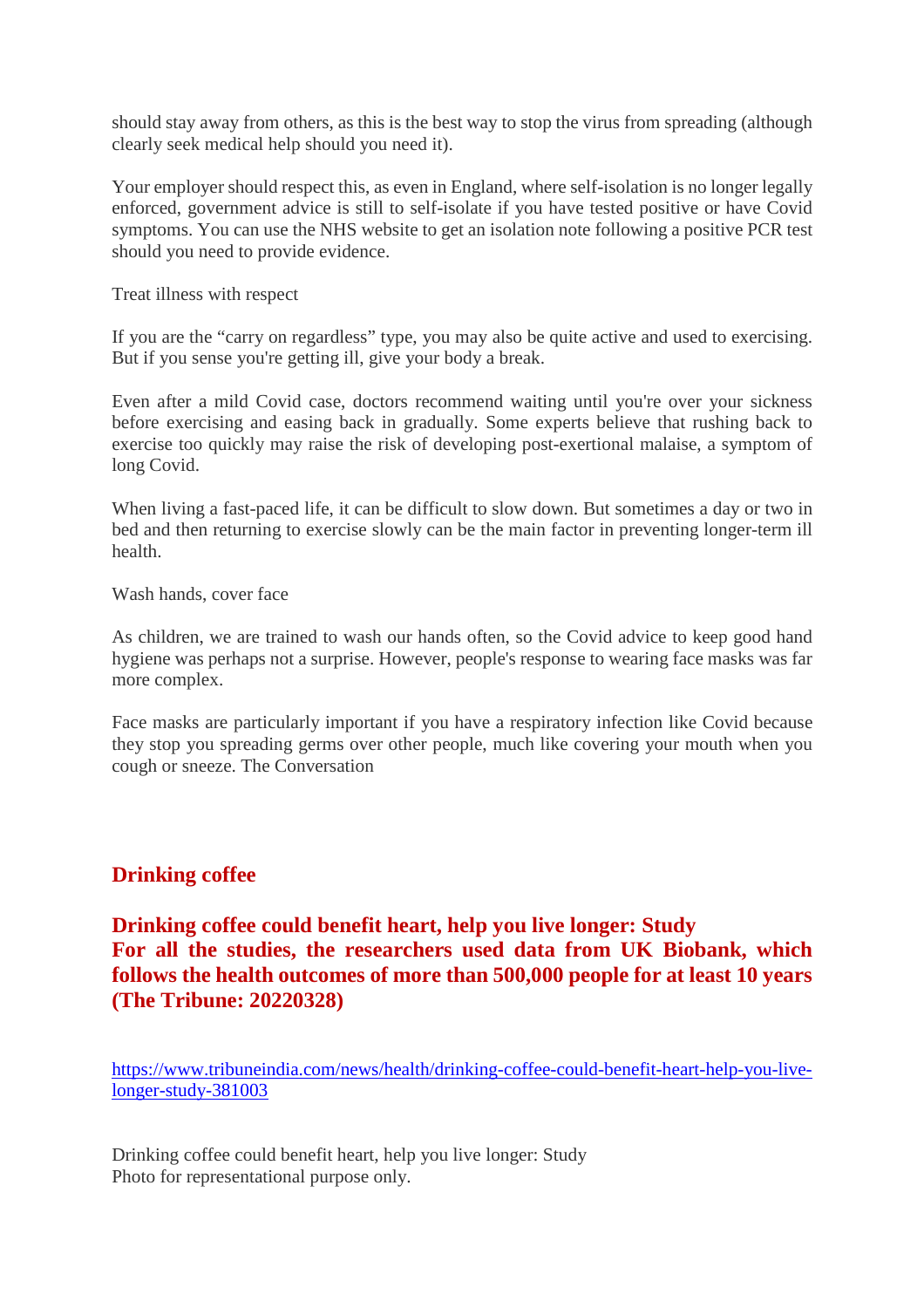Contrary to worries among some doctors and the public, drinking coffee may protect your heart instead of causing or worsening heart problems, find a new study.

According to three research abstracts, drinking two to three cups of coffee daily has been associated with a 10 per cent to 15 per cent lower risk of getting heart disease, heart failure or a heart rhythm problem, or dying early for any reason, CNN reported.

"We found coffee drinking had either a neutral effect -- meaning that it did no harm -- or was associated with benefits to heart health," said researcher Peter M. Kistler from the University of Melbourne.

For all the studies, the researchers used data from UK Biobank, which follows the health outcomes of more than 500,000 people for at least 10 years.

When joining the registry, participants reported that their coffee consumption fell on a range from up to a cup to six cups or more daily.

The authors of the current research wanted to examine the relationship between coffee drinking and heart rhythm problems (arrhythmias); cardiovascular disease, including coronary heart disease, heart failure and stroke; and total and heart-related deaths among people with and without heart disease.

The first study focused on more than 382,500 adults who did not have heart disease and was age 57 on average. Participants who drank two to three cups of coffee daily had the lowest risk for later developing the heart problems the study focused on, the researchers found.

People who drank roughly one cup of coffee per day had the lowest risk of having a stroke or dying from cardiovascular disease.

Another study looked into the relationships between different types of coffee -- caffeinated ground, caffeinated instant and decaffeinated -- and the same health outcomes. Whether the decaf coffee was ground or instant wasn't specified.

Drinking one to five cups of ground or instant coffee a day was linked with lower risks of having arrhythmia, heart disease or failure, or stroke. Drinking two to three cups of any type of coffee every day was associated with a lower risk of dying early or from heart disease.

Participants analysed in a third study were those who already had arrhythmia or a type of cardiovascular disease. For people with cardiovascular disease, no level of coffee intake was found to be linked with developing arrhythmia.

Of the adults with arrhythmia, coffee intake -- especially one cup per day -- was associated with a lesser risk of premature death.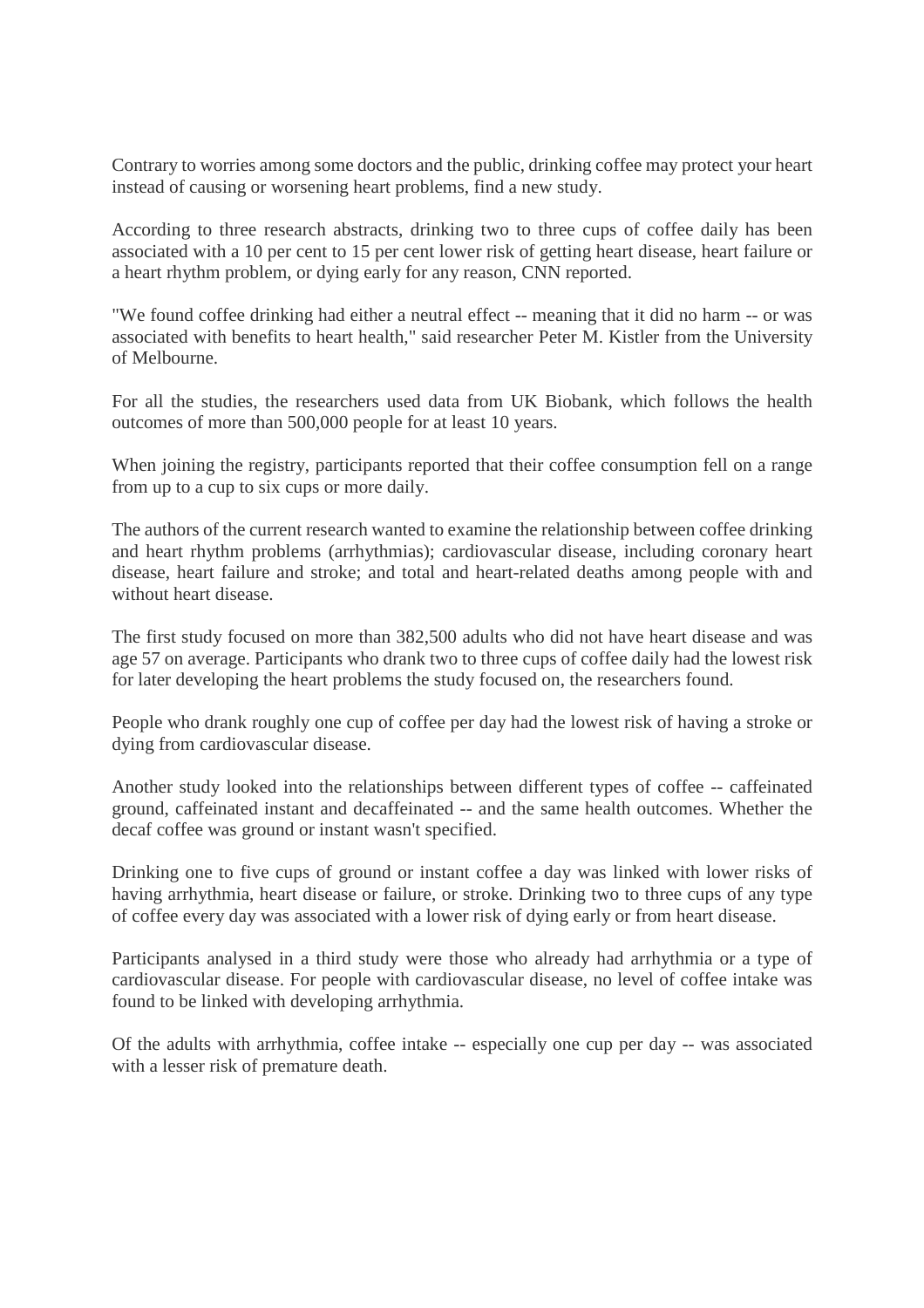# **3rd Covid vax**

# **3rd Covid vax may improve immune response in blood cancer patients (The Tribune: 20220328)**

https://www.tribuneindia.com/news/health/3rd-covid-vax-may-improve-immune-response-inblood-cancer-patients-380982

3rd Covid vax may improve immune response in blood cancer patients Photo for representation only.

The weakened immune systems of blood cancer patients can improve after they receive a third Covid-19 vaccination, finds a new study.

Patients with lymphoma have defects in their immune system that restrict their response to vaccination. Despite this, the new study found improvements in antibody and T-cell responses after a third vaccine dose, except in patients who had recently received a certain antibody treatment for their cancer.

"Despite the gradual lifting of Covid-19 restrictions worldwide, a cloud continues to hang over immunosuppressed patients, who may not develop protective immune responses after vaccination," said Sean Lim from the University of Southampton, who led the research.

"In particular, individuals with haematological malignancies are at greater risk of severe Covid-19 disease even if they have been vaccinated," Lim added.

For the study, published in the journal Nature Cancer, the team collected blood samples from 457 adult lymphoma patients before they received their first vaccination of either the Oxford-AstraZeneca or BioNTech Pfizer vaccines, and four weeks after the first dose, two to four weeks and six months after the second dose, and four to eight weeks after the third dose.

The study aimed to evaluate the strength of the immune system's response to the vaccines and to help predict how effective the vaccine could be for lymphoma patients.

To achieve this, the scientists measured the ability of antibodies in the blood samples to prevent the viral spike protein from binding to ACE2 proteins, which are the virus's key point of entry into the human body.

They also measured the response of T cells, which form part of the body's immune system, when stimulated by the viral spike.

The results showed that whilst just over half of patients undergoing active cancer treatment had no detectable antibody levels after the second vaccination, T cell responses could be detected in about two-thirds of all patients.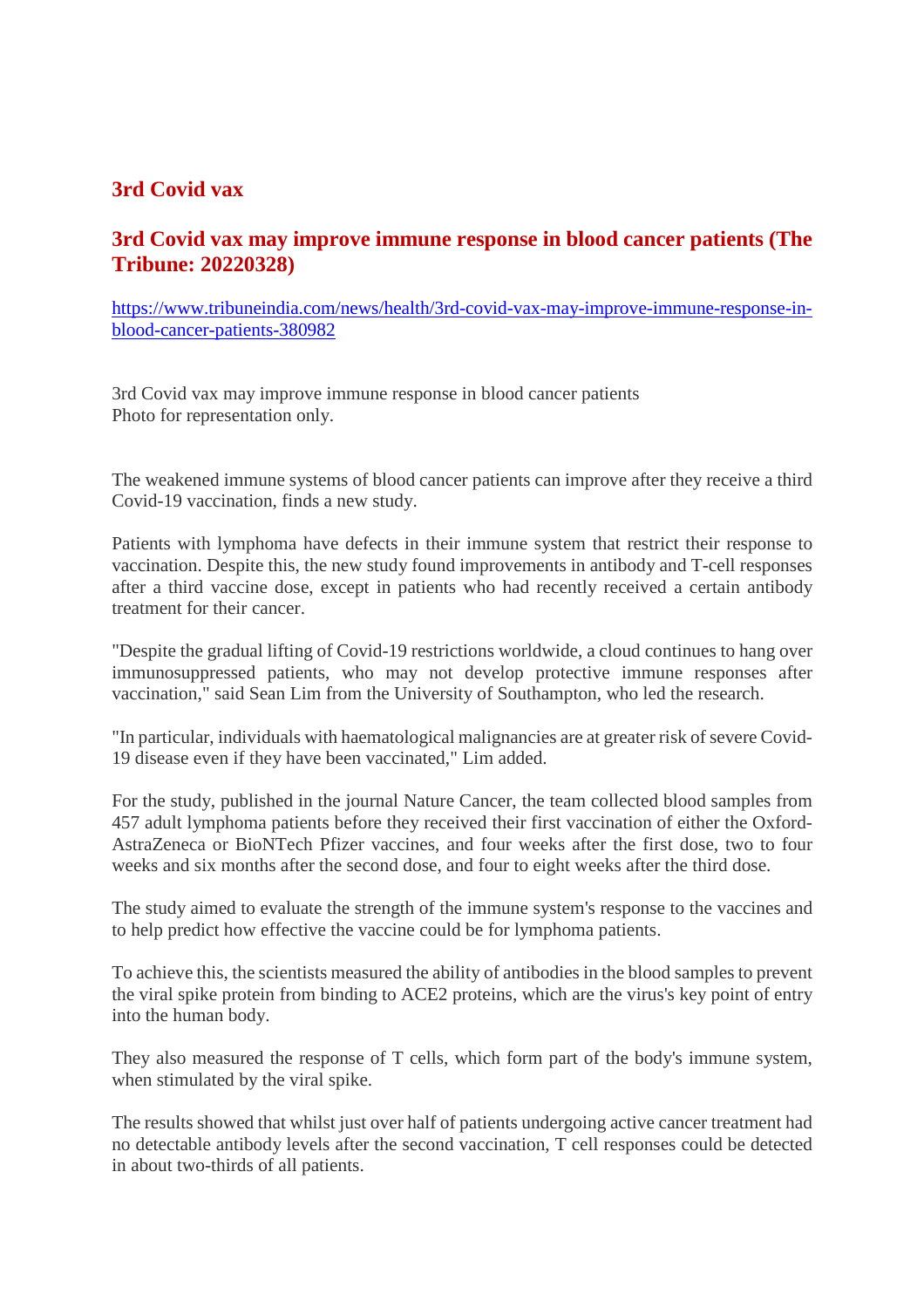After a third dose, 92 per cent of patients who were not undergoing anti-CD20 treatment for their cancer showed improved antibody responses, compared to 17 per cent who were receiving that treatment.

# **Covid infection**

### **Covid infection linked to higher risk of neuropathy (The Tribune: 20220328) Covid infection linked to higher risk of neuropathy**

https://www.tribuneindia.com/news/health/covid-infection-linked-to-higher-risk-ofneuropathy-380981

Some people infected with Covid-19 during the pandemic's early months experienced peripheral neuropathy, pain, tingling and numbness in the hands and feet, during and following their bouts with the virus, finds a new study.

The study, published in the journal Pain, found that those who tested positive for the virus were about three times more likely to report pain, numbness or tingling in their hands and feet as those with negative tests.

"Several viral infections, such as HIV and shingles, are associated with peripheral neuropathy because viruses can damage nerves," said co-author Simon Haroutounian from the Washington University.

"We found that nearly 30 per cent of patients who tested positive for Covid-19 also reported neuropathy problems at the time of their diagnosis and that for 6 per cent to 7 per cent of them, the symptoms persisted for at least two weeks, and up to three months, suggesting this virus may have lingering effects on peripheral nerves," Haroutounian added.

For the study, the team surveyed patients who were tested for Covid-19 from March 16, 2020, through January 12, 2021. Of the 1,556 study participants, 542 had positive Covid-19 tests, and 1,014 tested negative.

Many of those who tested negative were tested because they were undergoing surgery or were already hospitalised with cancer, diabetes or other health problems, Haroutounian said.

Because of those existing health problems, many who tested negative already experienced chronic pain and neuropathy unrelated to Covid-19, he added.

Study patients who tested positive tended to be healthier and younger, and 29 per cent reported symptoms of neuropathy at the time of their diagnosis.

That compared to neuropathy problems in about 13 per cent of the participants who tended to have health challenges but tested negative for Covid-19.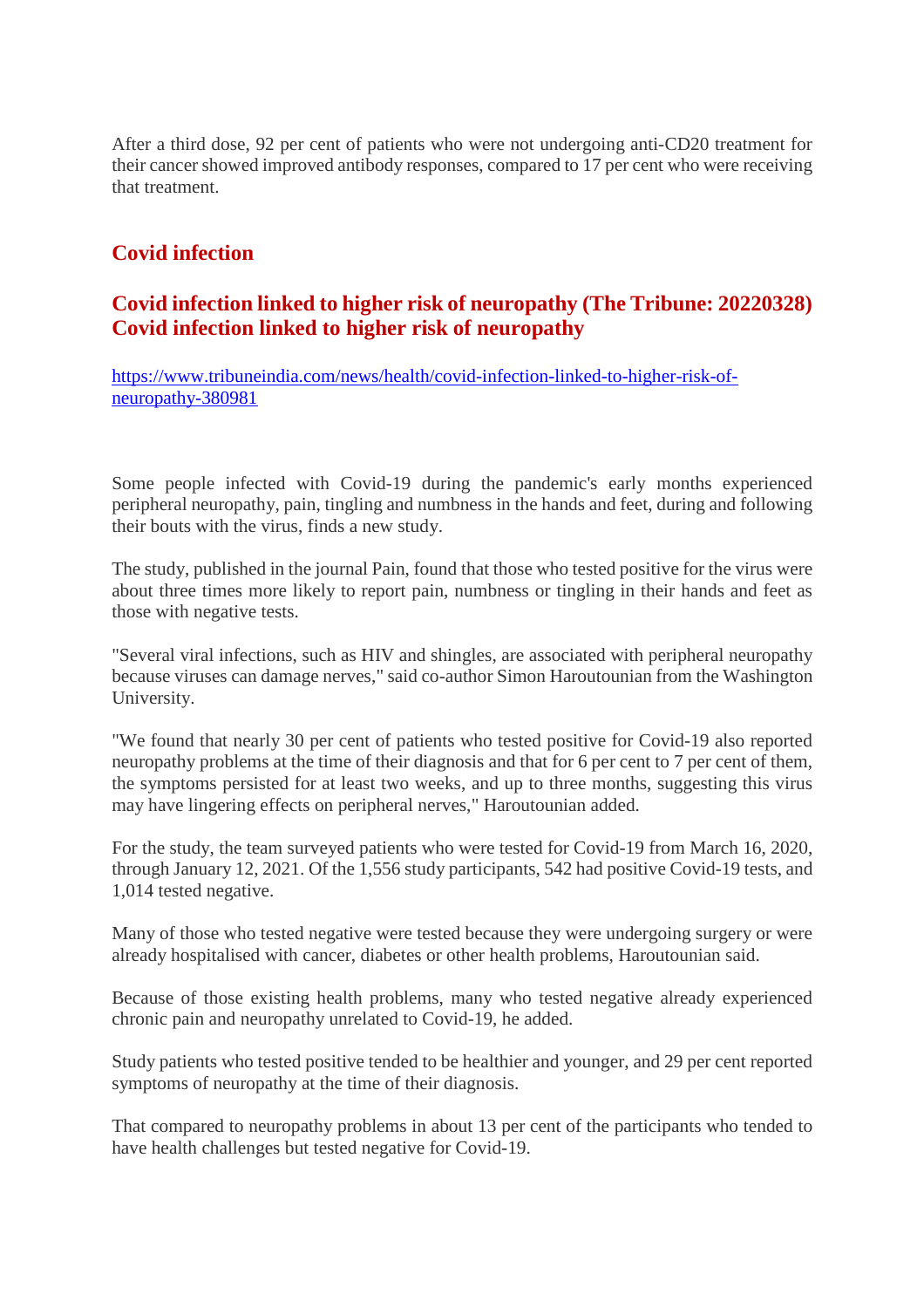# **Covid infection linked to higher risk of neuropathy ain, tingling and numbness in the hands and feet, during and following their bouts with the virus, finds a new study. (The Tribune: 20220328)**

https://www.tribuneindia.com/news/health/covid-infection-linked-to-higher-risk-ofneuropathy-380981

The study, published in the journal Pain, found that those who tested positive for the virus were about three times more likely to report pain, numbness or tingling in their hands and feet as those with negative tests.

"Several viral infections, such as HIV and shingles, are associated with peripheral neuropathy because viruses can damage nerves," said co-author Simon Haroutounian from the Washington University.

"We found that nearly 30 per cent of patients who tested positive for Covid-19 also reported neuropathy problems at the time of their diagnosis and that for 6 per cent to 7 per cent of them, the symptoms persisted for at least two weeks, and up to three months, suggesting this virus may have lingering effects on peripheral nerves," Haroutounian added.

For the study, the team surveyed patients who were tested for Covid-19 from March 16, 2020, through January 12, 2021. Of the 1,556 study participants, 542 had positive Covid-19 tests, and 1,014 tested negative.

Many of those who tested negative were tested because they were undergoing surgery or were already hospitalised with cancer, diabetes or other health problems, Haroutounian said.

Because of those existing health problems, many who tested negative already experienced chronic pain and neuropathy unrelated to Covid-19, he added.

Study patients who tested positive tended to be healthier and younger, and 29 per cent reported symptoms of neuropathy at the time of their diagnosis.

That compared to neuropathy problems in about 13 per cent of the participants who tended to have health challenges but tested negative for Covid-19.

#### **vaccines for children, SC asks Centre**

### **What is the plan on vaccines for children, SC asks Centre (Hindustan Times: 20220328)?**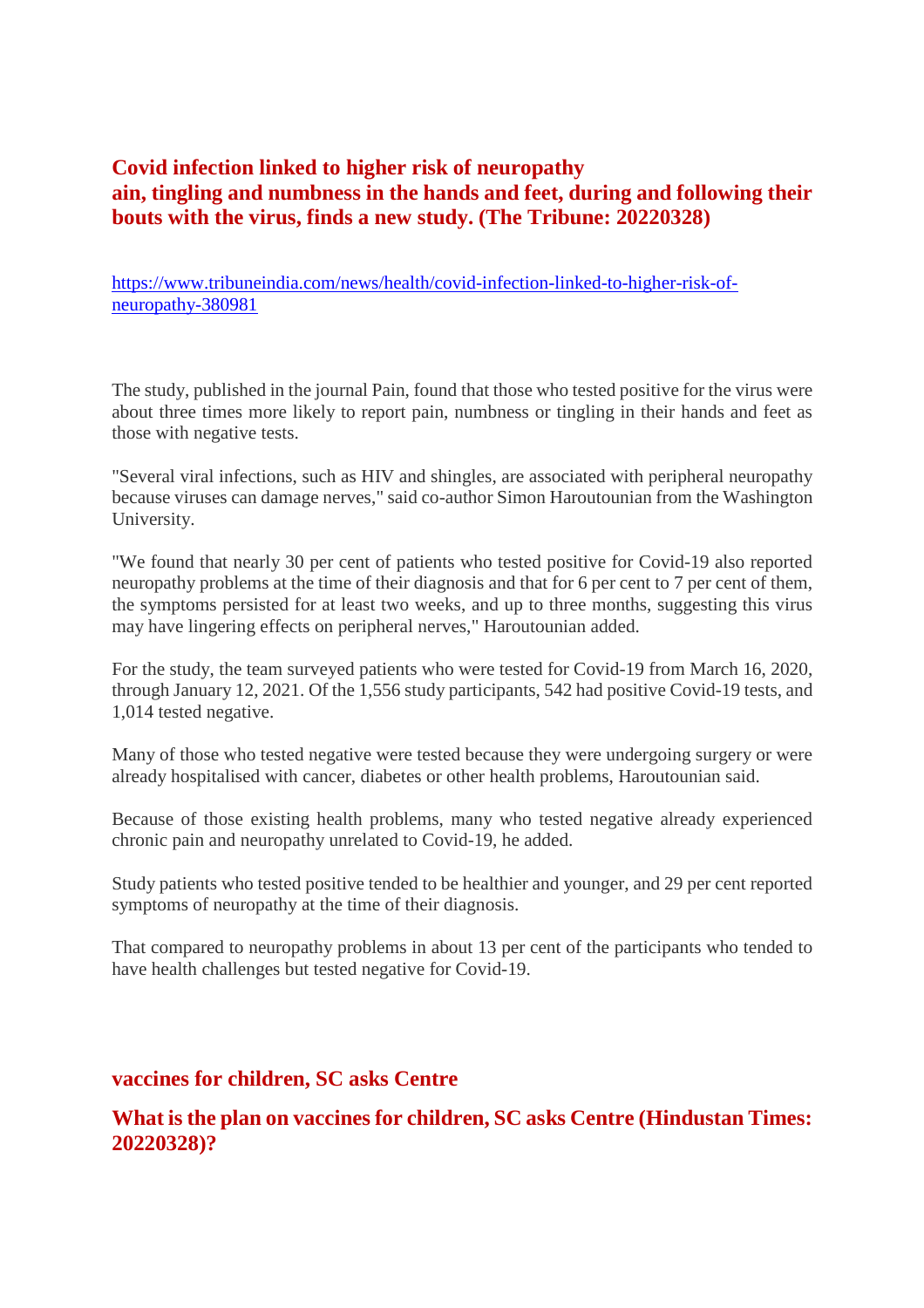#### https://epaper.hindustantimes.com/Home/ShareArticle?OrgId=75764f616d&imageview=0

he Supreme Court on Thursday asked the central government about its preparedness to deal with the third wave of Covid-19 pandemic, underlining that the vaccination of everyone below 18 must also be undertaken as soon as possible.

Starting May 1, anyone aged 18 or over is eligible for a Covid vaccine. Out of country's total population of 1.3 billion, around 450 million are under 18 and, as such, not eligible for a vaccine yet. Around 160 million doses of a coronavirus vaccine have been administered so far with 30 million people, which is just a little over 2% of India's population getting the complete two doses.

Most vaccines are not yet approved for people below 18, and Canada became the first country in the world on Wednesday to approve Pfizer's Covid-19 vaccine for ages as young as 12. HT reported this week that experts have pointed to the importance of planning for the vaccination of those below 18 because there cannot be a proper opening up until the entire population is protected. The number of companies conducting trials of vaccines for children is limited and if India doesn't move fast enough, supplies may not be available.

On Thursday, the bench of justices Dhananjaya Y Chandrachud and MR Shah sought to know from the government whether any policy was being contemplated to combat a third Covid-19 wave in the wake of expert opinions that it may affect children worse than the first two waves have.

"In the third wave, children are going to be affected. And the issue is that when they will have to be taken to hospitals and they will have to be accompanied with by their parents.

Therefore, we say that when we plan for the third stage, the vaccination process for young children has to be complete," the bench told the solicitor general Tushar Mehta. P10

#### **Brazil variants**

#### **'Modified vaccine effective against SA, Brazil variants'(Hindustan Times: 20220328)**

https://epaper.hindustantimes.com/Home/ShareArticle?OrgId=759a552550&imageview=0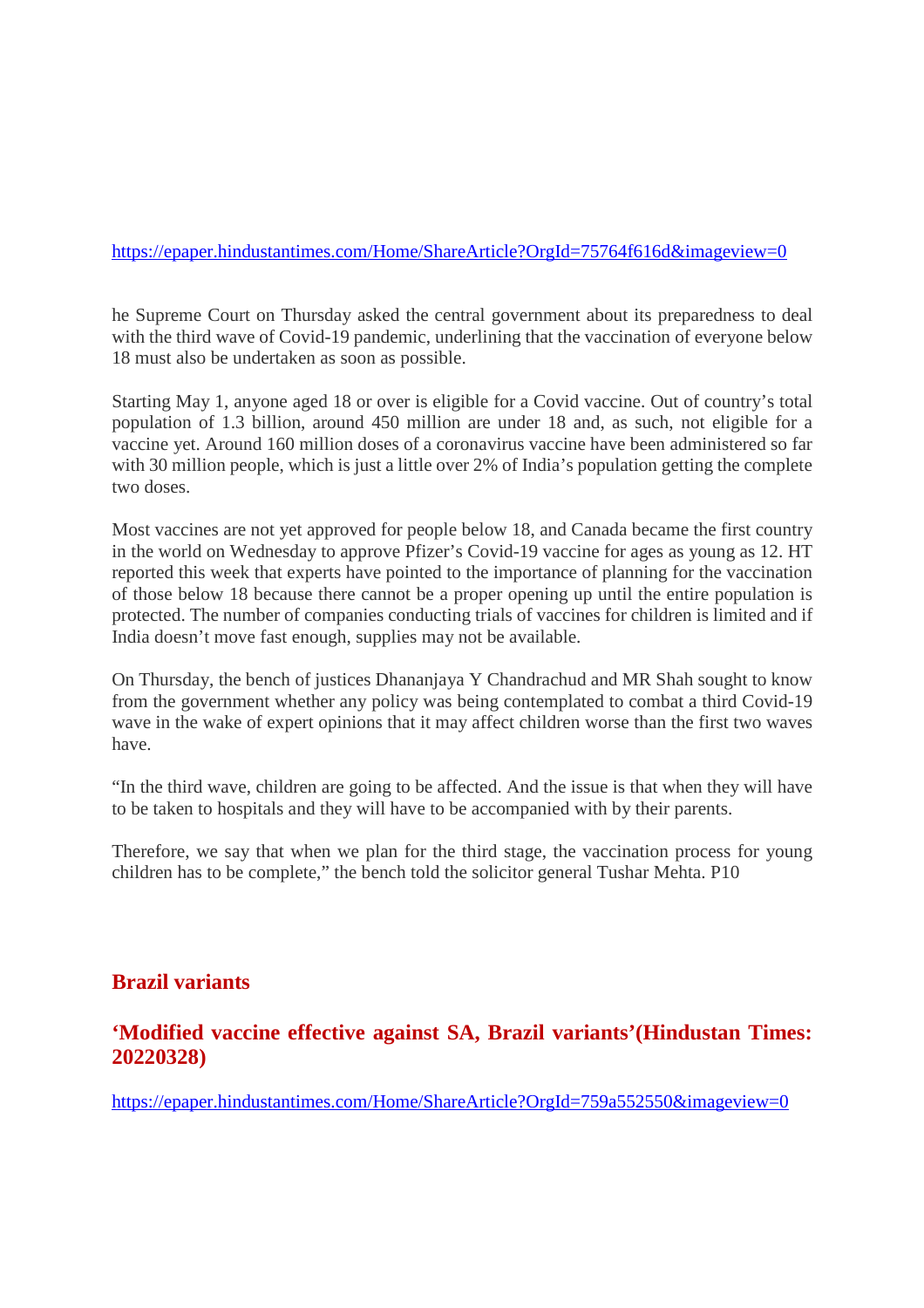Moderna Inc. said on Thursday that mid-stage trials showed its booster shots were effective against immune system-evading coronavirus variants that emerged in South Africa and Brazil. "We are encouraged by these new data, which reinforce our confidence that our booster strategy should be protective against these newly detected variants," Stephane Bancel, Moderna's chief executive officer, said in a statement. The pharma major also said studies of its Covid-19 vaccine in teenagers also showed that it was 96% effective. P13

# **Covid-19**

# **Covid-19: What you need to know today (Hindustan Times: 20220328)**

https://epaper.hindustantimes.com/Home/ShareArticle?OrgId=7599377c10&imageview=0

Life is almost back to normal after the coronavirus pandemic in the global north.

Following the example of the UK, the US and many other countries, have even given those over the age of 50 years a third shot of the Pfizer/BioNTech or Moderna vaccine.

Economies are growing; it isn't quite like the roaring twenties that followed the Spanish Flu (and preceded the Great Depression), but things are definitely looking up.

There are still stray, minor outbreaks caused on account of the anti-vaxxers (who have no protection against the disease other than what they get on account of herd immunity, which has been achieved thanks to the widespread vaccination) and the rare mutant strain, but because most vaccines offer protection from serious illness, none of these is serious enough to warrant the closure of anything.

School is on. As is college. Offices are open (although many companies continue to offer people the flexibility of working from home, or just about anywhere). Shops and restaurants are open. Large-scale sporting and cultural events have restarted. And countries have full-time vaccine czars running huge departments that have figured out schedules for revaccinations and booster shots. Vaccines, these countries have discovered, are the only way to get the better of the pandemic.

In short, life is good.

But that's in the global north.

It's October 2021.

Things are still bad in the global south. There are not enough vaccines to go around. Some countries have vaccinated around 20-25% of their population and they are the outliers. Many others have vaccinated far fewer. Even those that have vaccinated a fourth of their population are struggling. The only way they have been able to keep infections under check is by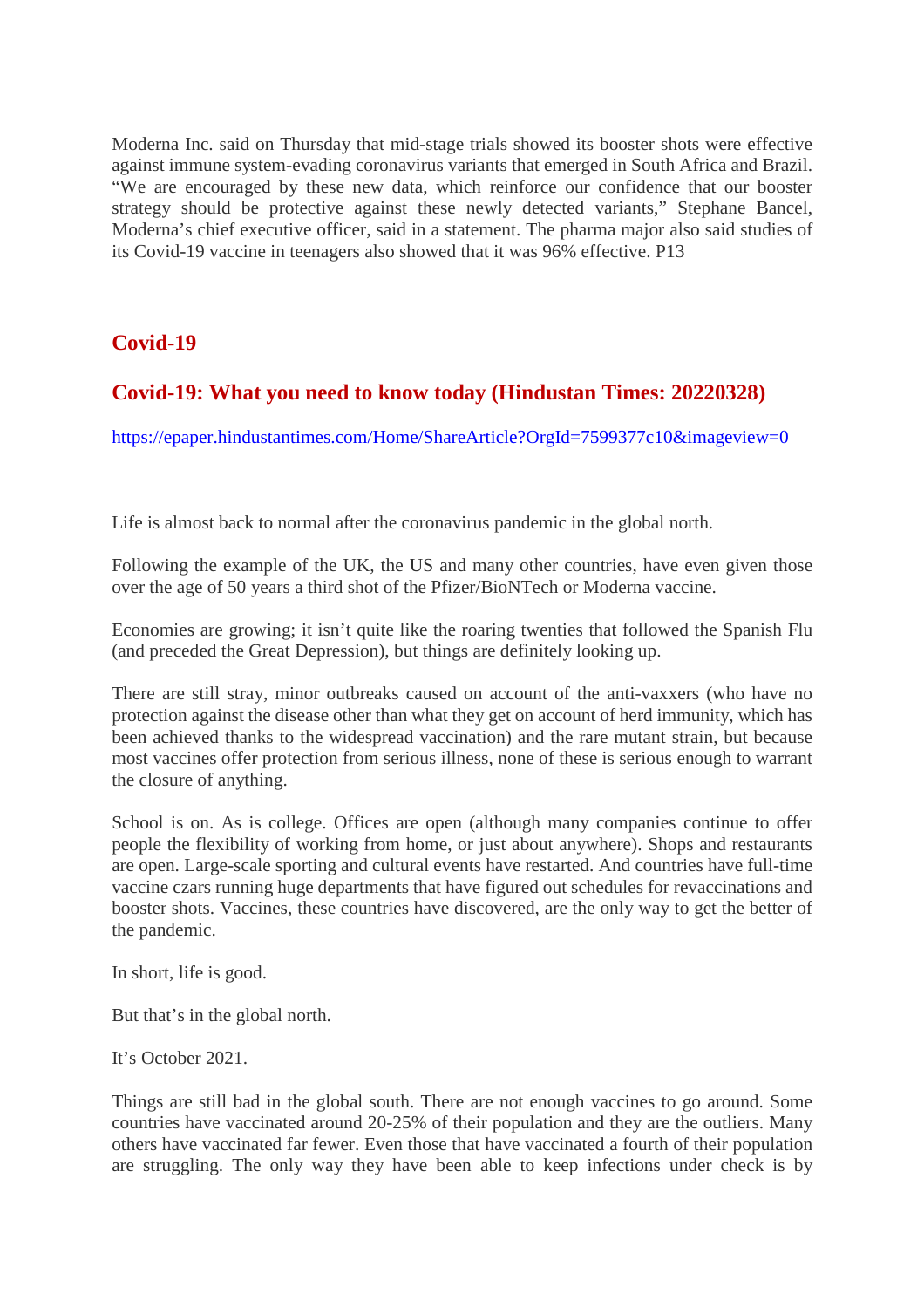continuing with harsh non-pharmaceutical interventions. Everyone continues to wear masks and practice social distancing. School is still online (or hybrid). As is college. That means the underprivileged who are at the wrong end of the digital divide slide even further down. Most offices remain closed — indoor spaces are lethal — and people continue to work from home. Shops and restaurants follow stringent rules.

Large outbreaks are common. As are attacks by variants of the Sars-CoV-2 virus that result in flare-ups of infections. Herd immunity (the good kind, achieved through vaccination) is some distance away. Every time there is an outbreak, there is a lockdown. Some last weeks, others months. Everyone is tired of stopping and starting, then stopping and starting again. Economies are in tatters.

Travel outside the countries, especially to the global north, is difficult. Those that want to travel need to prove that they have been vaccinated; everyone is tested on landing; and some countries insist on a quarantine on top of everything else.

And because even the first round of vaccination isn't complete, these countries are caught between universal coverage (for at least everyone who wants a shot), and revaccination, and booster-shot drives.

In short, life is a mess.

October is four months away. India, a country that is in the global south, still has a shot at living the scenario described above for the global north. But for that, it will need to resurrect its faltering vaccine drive (which means, most importantly, accepting that it is faltering). It's the only way to crush the second wave of the pandemic — and prevent (or lessen the impact of) a third that the government told us on Wednesday was coming.

It's still not too late to do what it takes to make the first scenario India's reality by October 2021.

# **Health Care**

#### **HC: State must ensure treatment to all patients (Hindustan Times: 20220328)**

https://epaper.hindustantimes.com/Home/ShareArticle?OrgId=751ac92334&imageview=0

The Delhi high court on Thursday directed the Delhi government to ensure treatment was available to all Covid patients from the national capital, and said that medical facilities in city was unable to hold up to the test it was put under by the pandemic's current wave.

The remarks and directions were given by a bench of justices Vipin Sanghi and Rekha Palli which was hearing a plea by a 53-year-old Covid patient who was unable to get an ICU bed with a ventilator after his oxygen saturation fell to around 40 (from the ideal 95 and above).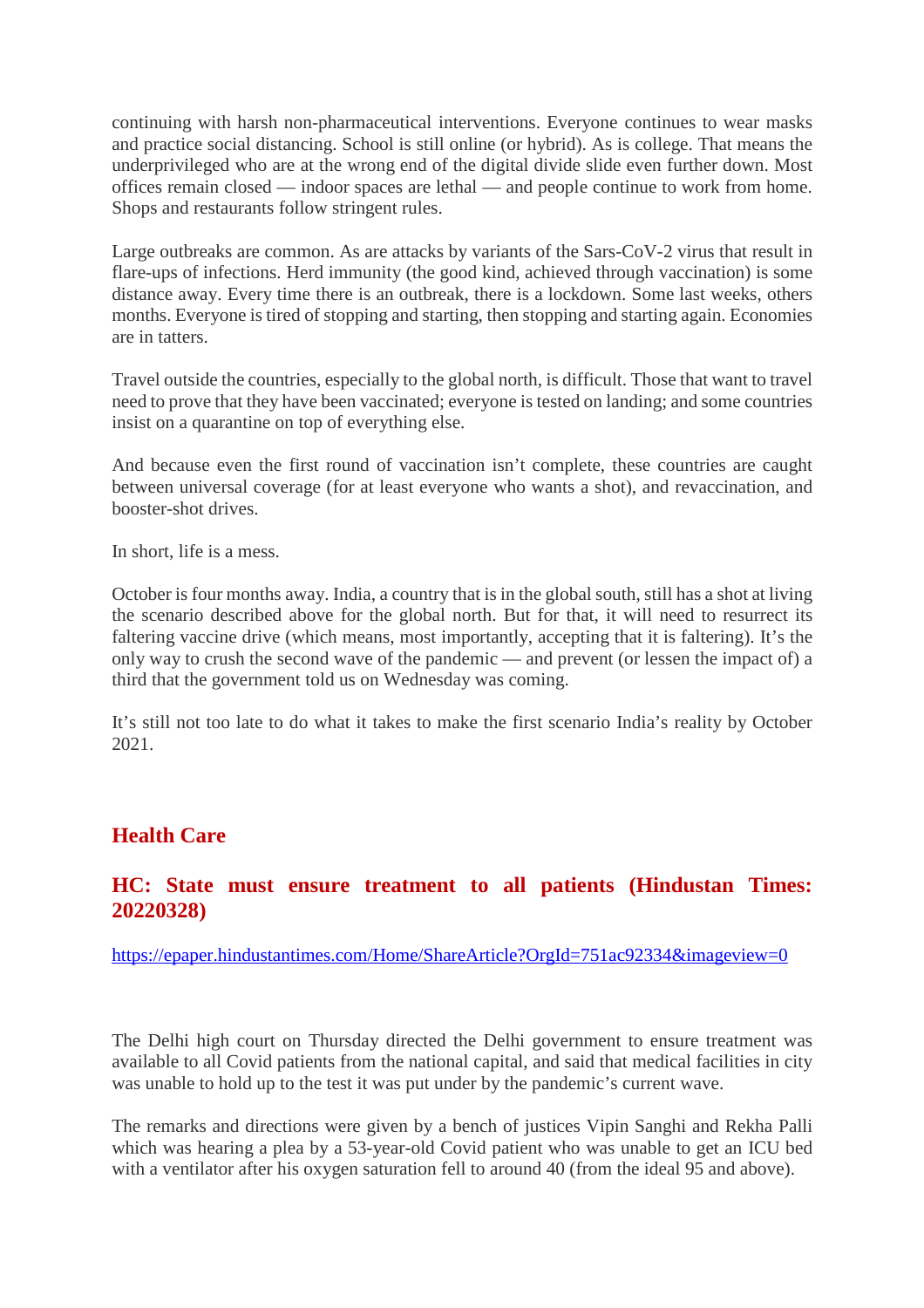"The existing medical infrastructure in the state is completely exposed... when it was put to the test... The obligation of the state to provide sufficient infrastructure to protect the lives of the people cannot be understated. At the same time, one cannot lose sight of the fact that we are faced with a once-in-a-century pandemic and even most economically advanced nations have found their infrastructure to be lacking to deal with the massive surge of cases," it noted in its oral order.

When senior advocate Rahul Mehra, representing the Delhi government, argued that the court should not say the medical infrastructure was in "shambles", the bench responded: "Now you are behaving like the ostrich with its head in the sand. When you defend this situation, then you are not rising above the politics. We always call a spade a spade."

Mehra admitted that existing infrastructure is "struggling", but requested the court that it is not in shambles as that has a different connotation to it.

"In the absence of oxygen what could the infrastructure do? Hospitals were reducing beds due to lack of oxygen," he said, adding that the city government has taken several initiatives, like augmenting beds by 15,000 and ICU beds by 1,200, which are in the pipeline and the oxygen is also coming in.

To this, the bench said: "It is not just oxygen. Is oxygen enough? If you have oxygen, do you have everything? Pipeline is pipeline. They are not there now."

Mehra withdrew the statement saying that he only wanted to state the reasons behind the infrastructure failure.

The court said that it was bound to issue directions to the state for the petitioner, and several others like him, because it was their fundamental right.

"The petitioner needs an ICU bed with ventilator facility and ideally the same should be available. We are bound to issue a writ to the state to provide the infrastructure to enable the petitioner to undergo the treatment required to save his life... At the same time we cannot lose sight of the fact that thousands of others are afflicted by the same disease in the city and whose condition may be as bad as that of the petitioner, if not worse," it said.

The court added that just because the petitioner was able to approach the court cannot be a reason to pass an order in his favour so that he can steal a march over others who may not have had the same option.

"We, therefore, dispose of the petition with a direction to the respondent (Delhi government) that they shall provide facility for medical treatment as may be required by all the residents of Delhi who are suffering from Covid-19.

"In case they require hospitalisation, it shall be provided. If medicines, it shall be provided. If oxygen, it shall be provided. If ICU with or without a ventilator, the state would be obligated to provide that too," the bench said.

Meanwhile, another bench of the Delhi high court on Thursday asked why the Delhi government was not using a 150-bed multi-speciality hospital, which was closed down due to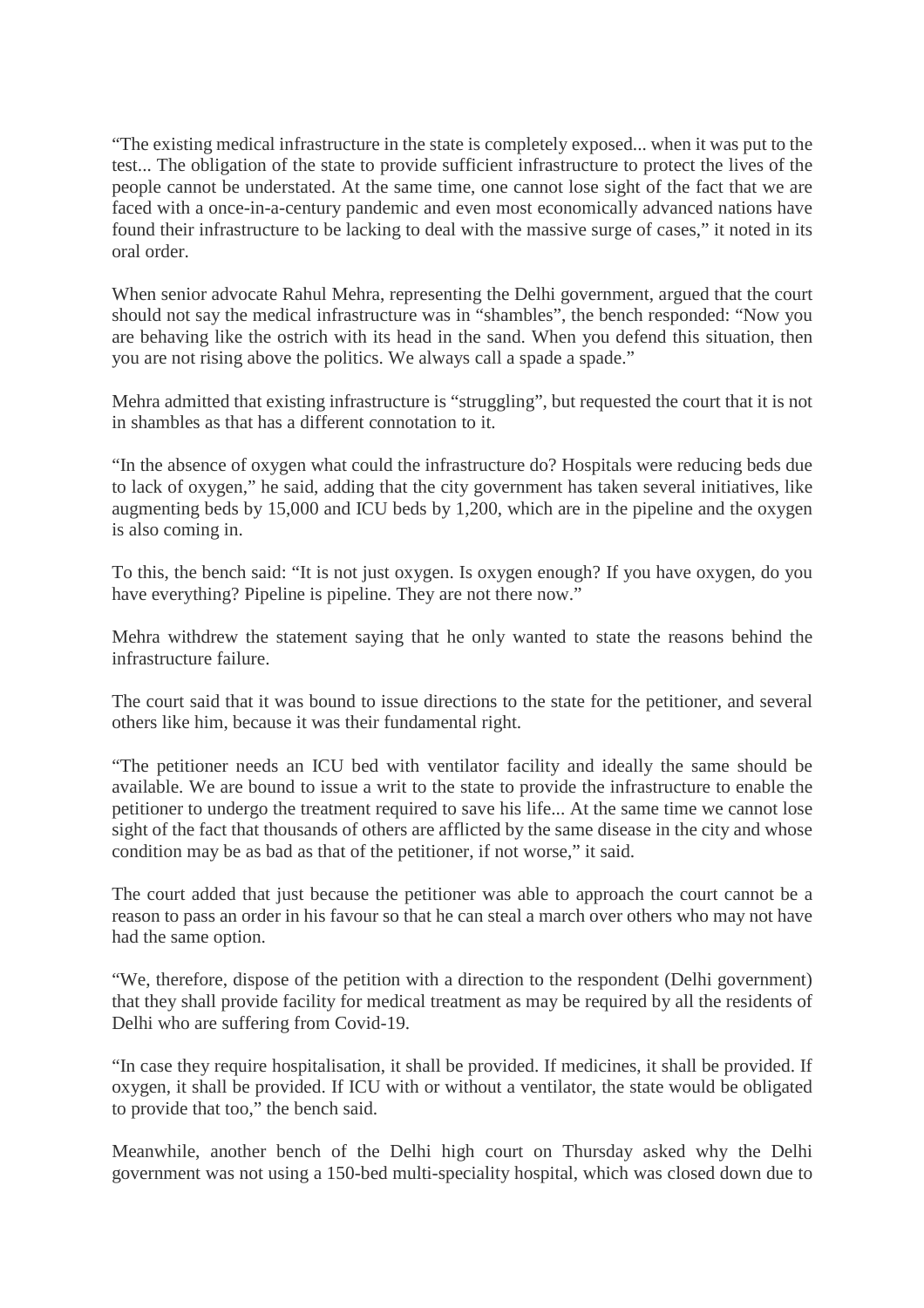an insolvency resolution process against its parent company, and whose services were being offered by the doctor who established it.

The high court said the Delhi government should "think out of the box" in view of the Covid wave, which has led to a shortage of beds for patients in the national capital.

"150 beds are there. We are struggling to find beds every day. We are fighting for it everyday, and you are saying you will not touch it (hospital)... He (petitioner-doctor) is offering his hospital, he is ready to bring in his medical team, what else can you ask for?"chief justice DN Patel said.

The bench was hearing a plea by Dr Rakesh Saxena seeking permission to operate the Febris Multispeciality Hospital to cater to Covid-19 patients in the national capital.

# **Diet (The Asian Age: 20220328)**

http://onlineepaper.asianage.com/articledetailpage.aspx?id=16256666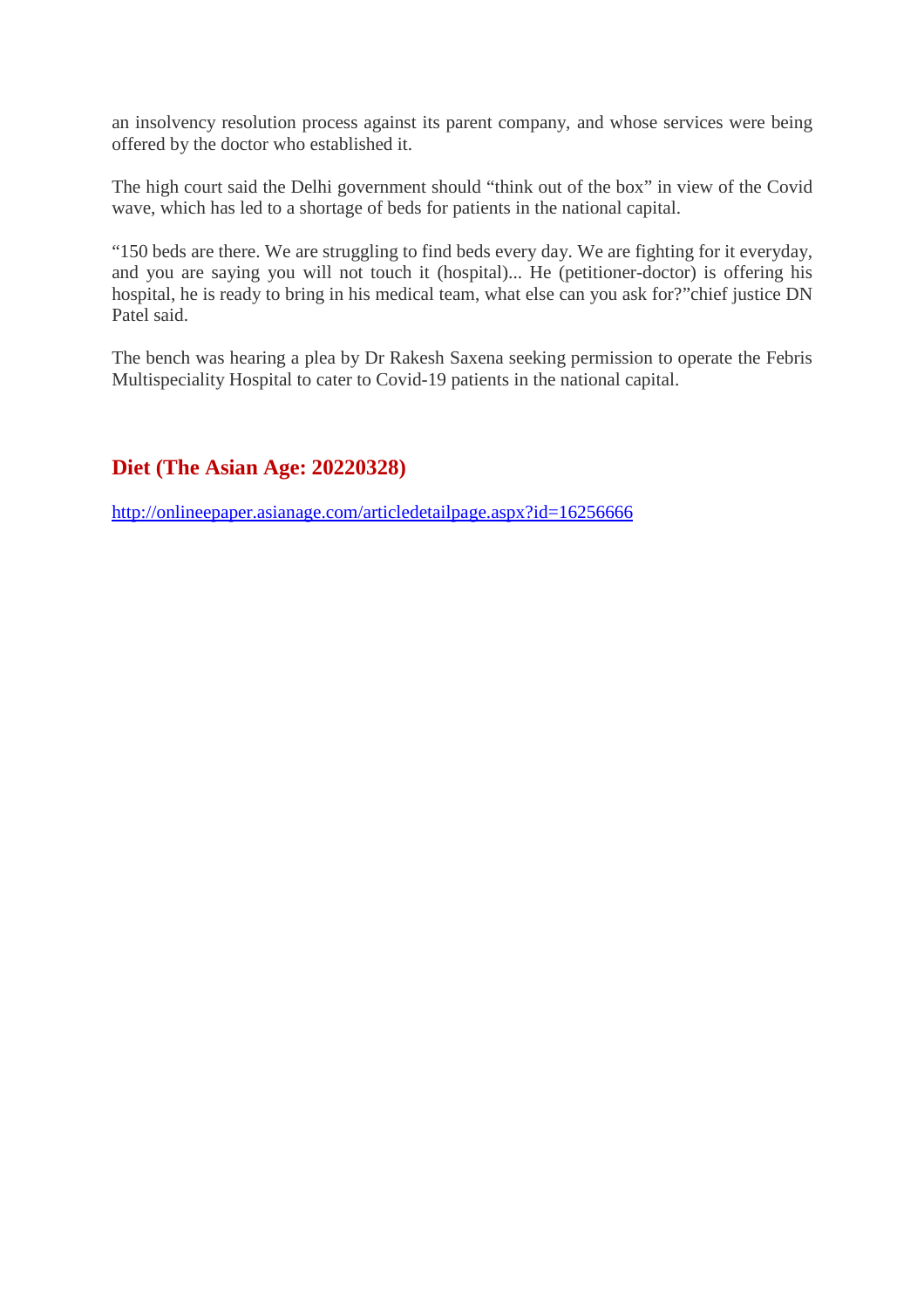**CONTINUED FROM PAGE 9** 

Several such cases are coming up since the last one year or so as<br>per physiotherapists and health experts.

#### **FAULTY WORKOUT TECHNIQUES**

**FAULTY WORKOUT TECHNIQUES**<br>Acclaimed physio-occupational<br>therapist and obesity manage-<br>ment specialist Dr Sameera<br>ment specialist Dr Sameera<br>Gupta avers, "I find almost eight<br>for pair on management, have<br>for paint of 10

eynamics, BMI and ergonomics<br>and other health containdica-<br>and other health containdica-<br>tions." Almost all of them are over-<br>indulging in worbouts, like<br>excessive cardio and lifting<br>weights, which may not suit<br>their body certain steps including evaluation of BMI, body mass index.

eptrain steps including evaluation of BMI, body mass index<br>tertain steps including evaluation, taking the climate level and endurance level<br>terms that all the constant and inclusion taking the climate and including<br>the cli Even etc. in most gyms,<br>trainers them-<br>selves lack proper Ŀ

**DON'T FALL FOR DIY WORKOUTS & FAD DIETS** 





training and medical under<br>instanding of individual client needs. Also, the fitter approximate the<br>starter approximate phonons and watches the phonons and watches<br>represent the control of the control of the control of the<br>

sex, food<br>h a b i t s ,<br>lifestyle and<br>so on. The<br>apps are most-<br>ly developed in the West and therefore<br>for Indians, the calorie requirements as per

BMI might be different from<br>what an American might require. The unsupervised weight loss is usually not sustainable and often patients com-<br>tainable and often patients com-<br>tain to us complain of gaining to usually not su

in the long run.

#### **YOGA IN WRONG POSTURE**

Found in whomes POSTORE<br>Given the headth benefits and<br>hype about yoga, many people<br>had been trying to do it at home<br>for the first time by watching<br>yogasanas and pranayamas<br>teacher of sacred Sciences<br>tadjosh Singh Maan, als

Advait Yogbhushan, founder of<br>Swamarpan Foundation

**Advait Yogbhushan, founder of**<br> **Swamarpan Foundation**<br> **Swamarpan Foundation**<br> **Swamarpan Foundation**<br>
<br>
suick fix answer to weight loss<br>
or the again, people runsh with respect the dist of respecting<br>
equick fix answer

**Yoga is about attaining stillness and<br>calmness through certain kinds of** movements. Alignment and correct posture is very moortents. Augmenten and correct positive is very<br>important. But here again, people rush with<br>repetitions of the asanas under the impression that<br>it would enable swift weight loss. With an

is would entail be provided and stretch too much<br>causing injuries like slip disc, knee and spinal<br>issues and even digestive and infertility problems

- Rajesh Singh Maan, also known as Acharya

#### **Fallouts of unsupervised** home workouts:

**IMMEDIATE RISKS:** Muscle<br>pull, cramps, inflammation,<br>pain on the spine, back,<br>neck, shoulder, knees and<br>ankles.

ankles.<br> **LOMG TERM HEALTH RISKS:**<br> **LOMG TERM HEALTH RISKS:**<br>
Wear and tear injuries and<br>
mobility issues due to<br>
overuse causing arthritis or<br>
joint pains, stress fractures,<br>
stip discs. Also fall in<br>
thermoglobin, cardi

beginners chant the Omkara<br>mantra nine times to revitalise<br>the neurons, slowly perform<br>Suryanamaskars a couple of<br>times to activate the major joints<br>of the body and follow the right<br>breathing techniques to fill the<br>lungs w

#### **FALLACY OF FITNESS FOOD FADS**

Not only exercise, people are<br>also drawing up diet plans for<br>themselves by checking social<br>media and YouTube again with-<br>out consulting nutrition experts.<br>Out consulting the primary definition experiment<br>dists, keto diet,

Supple straightaway start intense cardio workouts like walking, running, cycling besides several repetitions<br>The of planks, squats, lunges, push-ups and heavy-weight lifting for defined abs, core muscles and biceps etc.<br>Ev

- Dr Shajin Chandran, chief physiotherapist for Indian Super League, ISL, and Chennai Hockey Association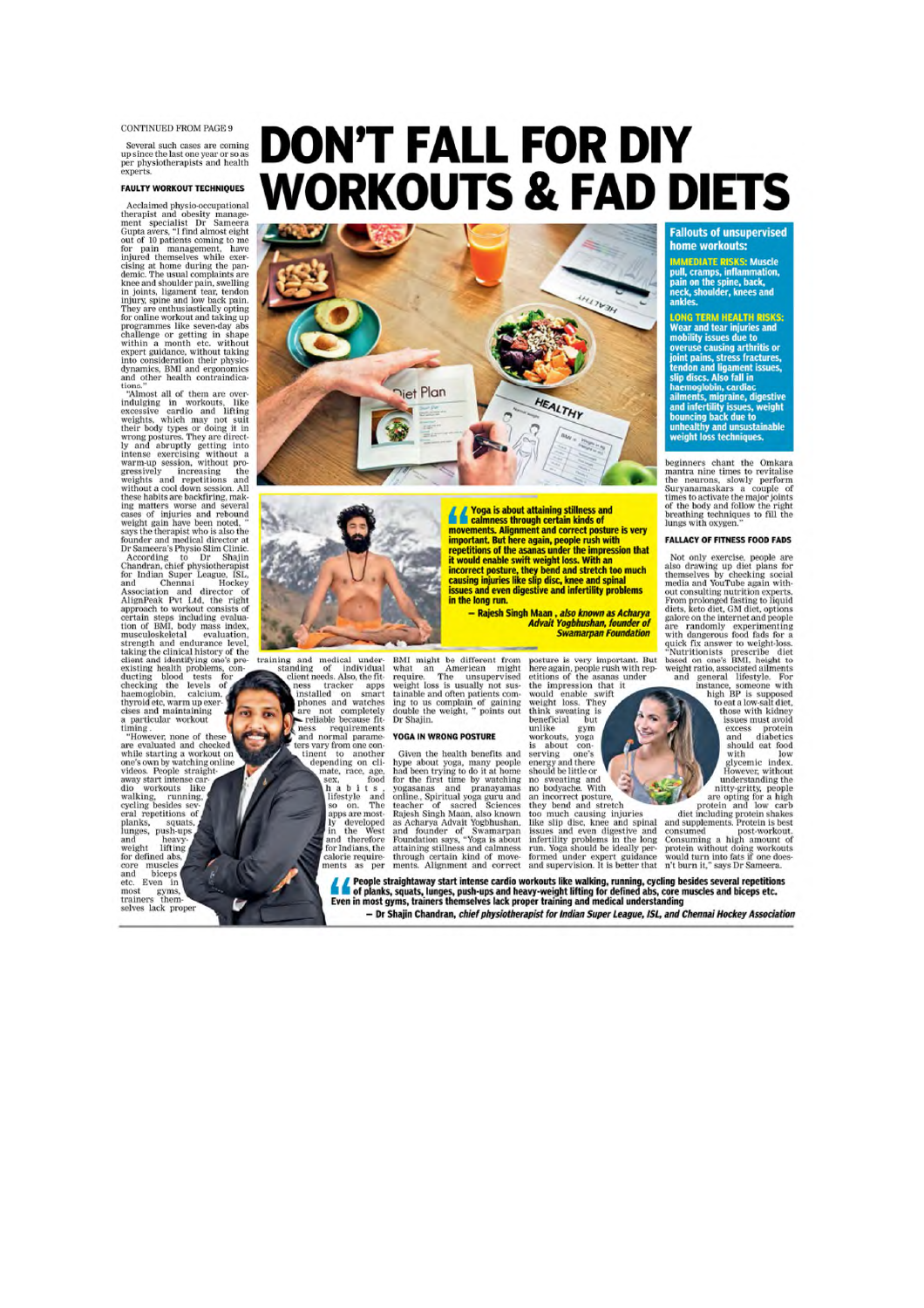#### **Ovarian Cancer Awareness Month**

**Ovarian Cancer Awareness Month: Symptoms that are most often missed About 1 in 78 women will be diagnosed with ovarian cancer in their lifetime. But four out five are not diagnosed in early stage, Dr Dhivya, consultant obstetrician and gynaecologist, Kauvery Hospitals Electronic City (Bengaluru) (The Indiann Express:20220328)**

https://indianexpress.com/article/lifestyle/health/ovarian-cancer-awareness-month-symptomsdiagnosis-treatment-7831254/

ovarian cancerHere's why early diagnosis is key. (Source: Getty Images/Thinkstock) Ovarian cancer affects ovaries, which are female reproductive organs that sit on either side of the uterus. "Ovarian cancer represents three per cent cancer cases in women. It is hard to spot ovarian cancer early. The symptoms can mimic other conditions and there is a chance you might not have any. There are no reliable screening tests to find early signs of the disease," said Dr Dhivya, consultant – obstetrician and gynaecologist, Kauvery Hospitals Electronic City (Bengaluru).

If detected early, chance of five-year survival rate is 93 to 98 per cent. About 1 in 78 women will be diagnosed with ovarian cancer in their lifetime. But four out of five are not diagnosed in early stage, said Dr Dhivya.

However, you can take charge of your health.

This Ovarian Cancer Awareness Month, observed every year in March, learn which symptoms to be aware of so you can discuss with your doctor. Also, find what things put women at high risk of the disease so you can get preventive treatment, if necessary.

Also Read |New test to help early diagnosis of ovarian cancer Why does ovarian cancer often go undetected?

In its early stages, ovarian cancer may not present any noticeable signs when symptoms do appear. There are other kinds of symptoms you normally associate with more common conditions like irritable bowel syndrome and urinary tract infection. In general, women start getting symptoms when cancer begins to spread, invading other parts of the body.

What are the so-called 'silent symptoms' of ovarian cancer?

Early signs of ovarian cancer overlap with symptoms of other common conditions. Most of the time these symptoms are caused by something that is not cancer.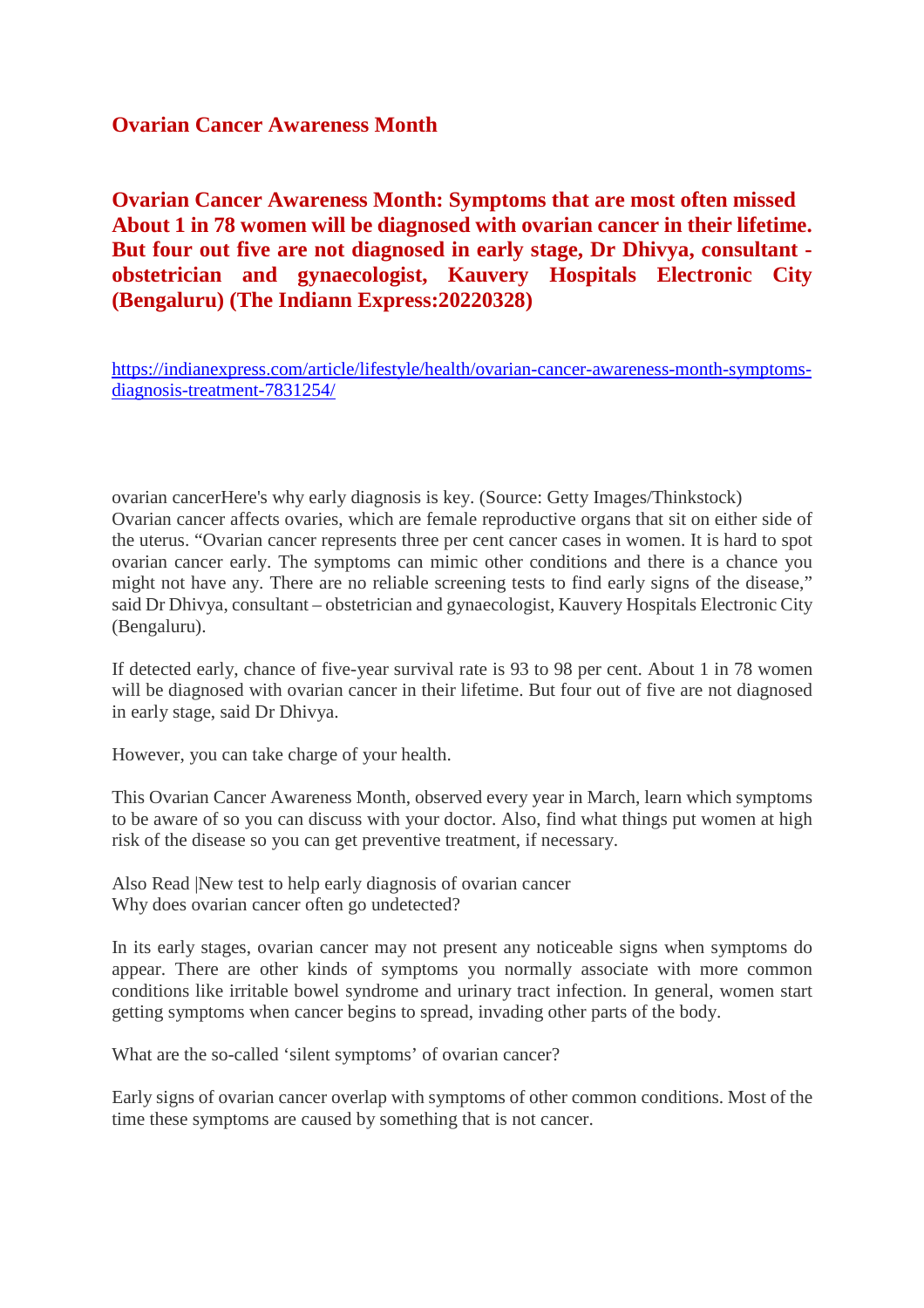Waiting, ignoring your symptoms or hoping they will go away is not the safest option, the expert said. "You are the expert on your body, so trust your intuition if something feels wrong or abnormal, and follow up with your doctor," she said while listing down symptoms like:

\*Bloating, difficulty in eating \*Abdominal or pelvic pain, abdomen swelling \*Change in your bowel habits like constipation, diarrhoea, or others \*Urinary frequency and urgency \*Back pain \*Appetite changes (loss of appetite, feeling full after small meal) \*Menstrual changes – missing period, bleeding heavily, spotting, bleeding when not in periods, unusual vaginal discharge \*Pain during sex \*Chronic fatigue and weight loss

Also Read |Journalist Christiane Amanpour reveals ovarian cancer diagnosis: Know the symptoms, causes, treatment

"If you get treatment for one of these conditions and your symptoms stick around for two or more weeks, follow up with gynaecologist," she said.

Lilly Singh, Lilly Singh health, Lilly Singh hospitalised, Lilly Singh in hospital, Lilly Singh ovarian cyst, what are ovarian cysts, what causes ovarian cyst, ovarian cyst signs and symptoms, ovarian cyst treatment, indian express news Here's what to keep in mind (Photo: Getty/Thinkstock)

What could put you at high risk?

You may be at high risk for ovarian cancer if you have:

\*Family history of ovarian cancer \*Had breast, gynaecological or colon cancer in the past \*BRCAI or BRCA2 genetic mutation \*Obesity \*Never had a pregnancy \*Used hormone therapies or fertility drugs \*Have had endometriosis

How is ovarian cancer diagnosed?

Unlike other types of cancer, there's currently no screening test to detect ovarian cancer at early stage. There is no single test to detect ovarian cancer. Instead, several tests are used to look for tumour in ovaries and then test it to determine if it's benign or malignant.

ALSO READ |Sweeteners may be linked to increased cancer risk, says new research Diagnostic tests most often used are

\*Pelvic examination – to check change in size and shape of your ovaries

\*Vaginal ultrasound – to take picture of ovaries, tubes and uterus

\*CA125 – higher level in ovarian cancer

\*Biopsy – Take a sample of tissue and test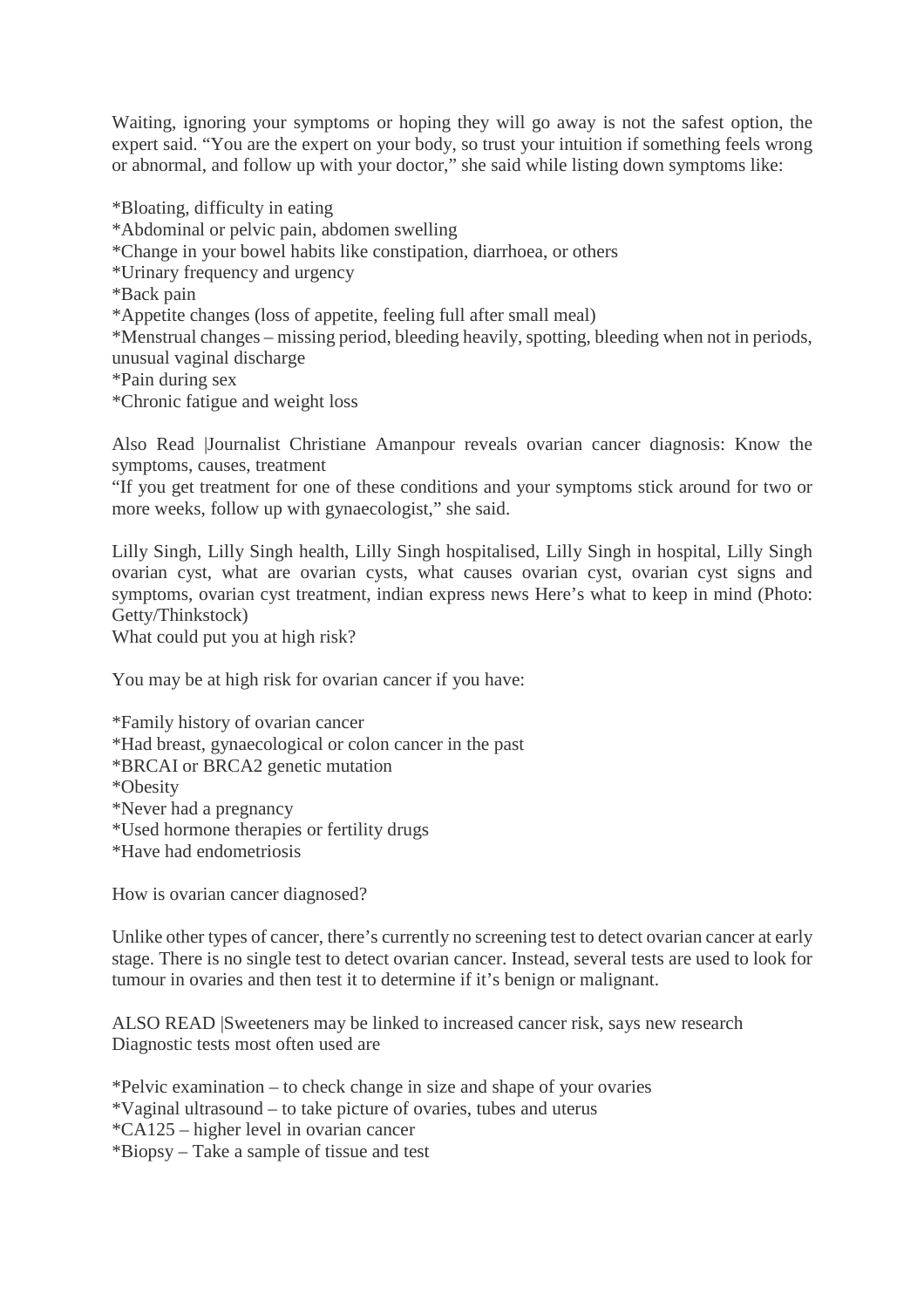How to be an advocate for yourself?

Delaying the diagnosis of cancer can danger life. Given that there is not a regular screening test and symptoms overlap with other conditions, good treatment outcomes may depend on your ability to self advocate.

Take away

Many don't notice symptoms until ovarian cancer has progressed to an advanced stage. But knowing what symptoms to look for can help with early detection. Make an appointment with your doctor if you are worried about cancer risk. The outlook for ovarian cancer can improve with early diagnosis and detection, stated Dr Dhivya.

#### **Memory**

# **How memory 'clutter' makes it harder to remember things as we get older A recent study suggests that instead of a difficulty in storing memories, poorer memory as we get older is a result of being less able to focus our attention on relevant target information, meaning we put too much information into our memory. (The Indiann Express:20220328)**

https://indianexpress.com/article/lifestyle/life-style/memory-clutter-older-remember-7790378/

memory clutterOur memories remain good, but they get cluttered as we age. (Source: Getty Images/Thinkstock)

Memories are a crucial part of what makes us who we are. Yet we all know it can become more difficult to remember things as we get older. From forgetting why you came into a room, to not being able to recall details of a special family event, to forgetting familiar names.

Forgetting things can even be a way of defining old age. Many people will cry something along the lines of "oh my goodness, I'm getting old" when they can't remember something that had previously been easy to recall.

Also Read |New landmark study sheds light on the possible cause of Alzheimer's-related symptoms

This forgetfulness as we get older is easy to demonstrate but harder to explain. An obvious explanation might be that remembering things becomes difficult because something changes in the brain that makes it more difficult to store information.

But a paper published recently in the journal Trends in Cognitive Sciences has presented an alternative explanation for this phenomenon: that our memories remain good, but they get cluttered as we age.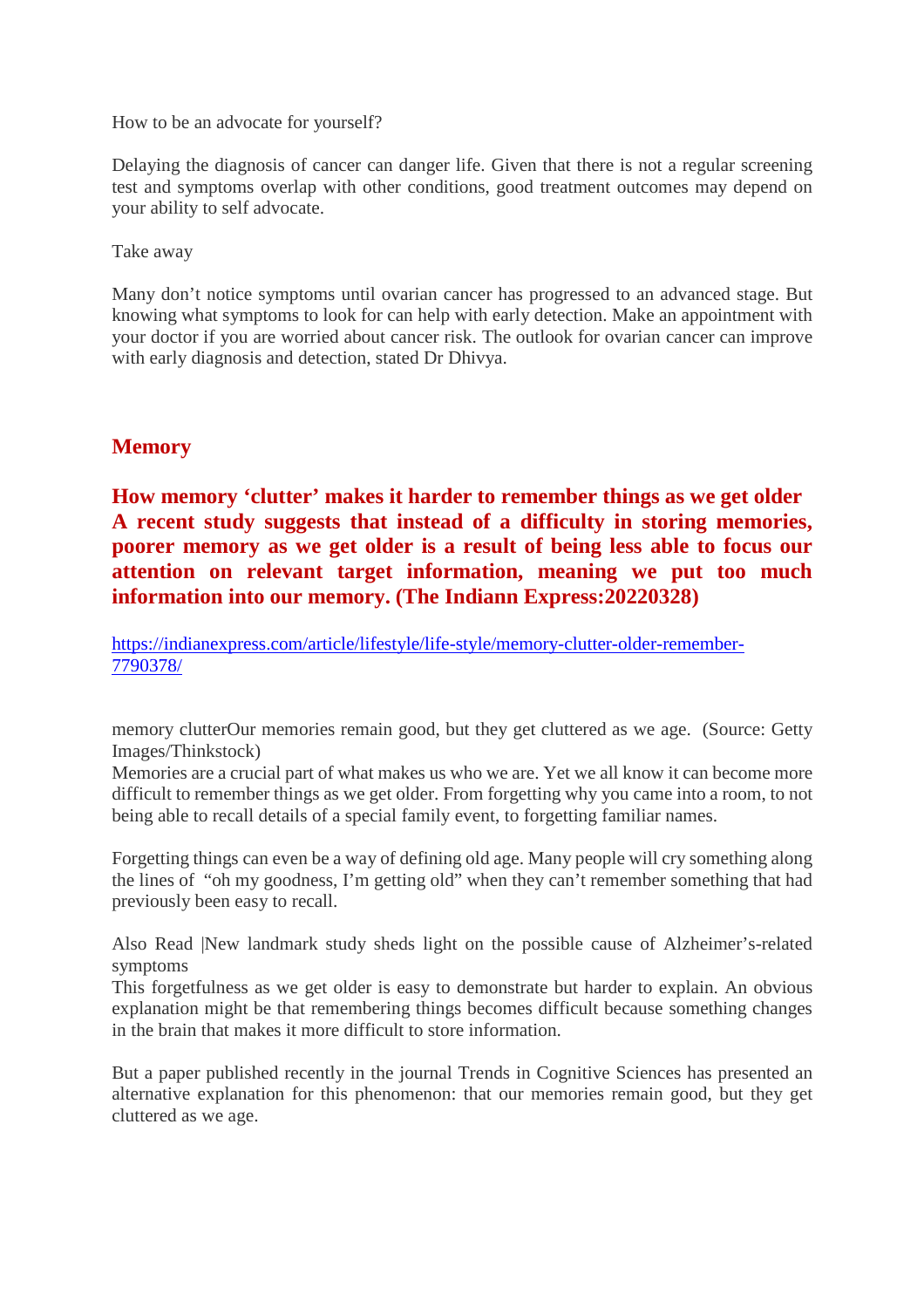Imagine if you remembered every single detail of every minute of every hour of every day. It would be overwhelming, and most of the information you remembered would be fairly pointless.(Representative photo: Getty Images/Thinkstock)

First, it's important to understand that memory isn't an accurate recording of life as it happens.

Imagine if you remembered every single detail of every minute of every hour of every day. It would be overwhelming, and most of the information you remembered would be fairly pointless.

If you're remembering what you had for breakfast this morning, is it relevant to be able to remember the shape of the cloud you could see outside the window, or the number of times you blinked while you ate?

Also Read |Is it advisable to eat right before bedtime? Experts answer Instead, we attend to different parts of our environment, and the attention we pay to different parts of our experience shapes our memory.

The authors of this new study reviewed a range of evidence on this topic. They suggest that instead of a difficulty in storing memories, poorer memory as we get older is a result of being less able to focus our attention on relevant target information, meaning we put too much information into our memory.

This is not something we have any control over – it just seems to be a natural consequence of ageing.

Why would focusing on too much information make us worse at remembering it? Think of something you do every day in the same way, like brushing your teeth.

Also Read |Ireland Baldwin opens up about coffee-triggered anxiety: 'Currently writing this from the bathroom floor'

You can probably remember whether you brushed your teeth this morning, but can you really remember the difference between the time you brushed your teeth this morning, and the time you brushed them yesterday? Or the day before that? Situations like brushing your teeth are hard to remember as individual events because they have so much in common.

They are therefore easy to confuse.

because they share so little in common.

Events which are distinct from one another are more memorable. The less events overlap in terms of their content, the less chance there is to confuse one event for another, or mix up what happened in those different events.

older people have more material to navigate when trying to access a memory, which can compound the errors we make in memory as we age. (Photo by Thinkstock Images) For example, it's easy to remember what happened when you took the dog for a walk and what happened when you went swimming separately. They're highly unlikely to be confused

So, if older people are less focused when they put things into their memories, then their memories will be "cluttered" with information that doesn't matter.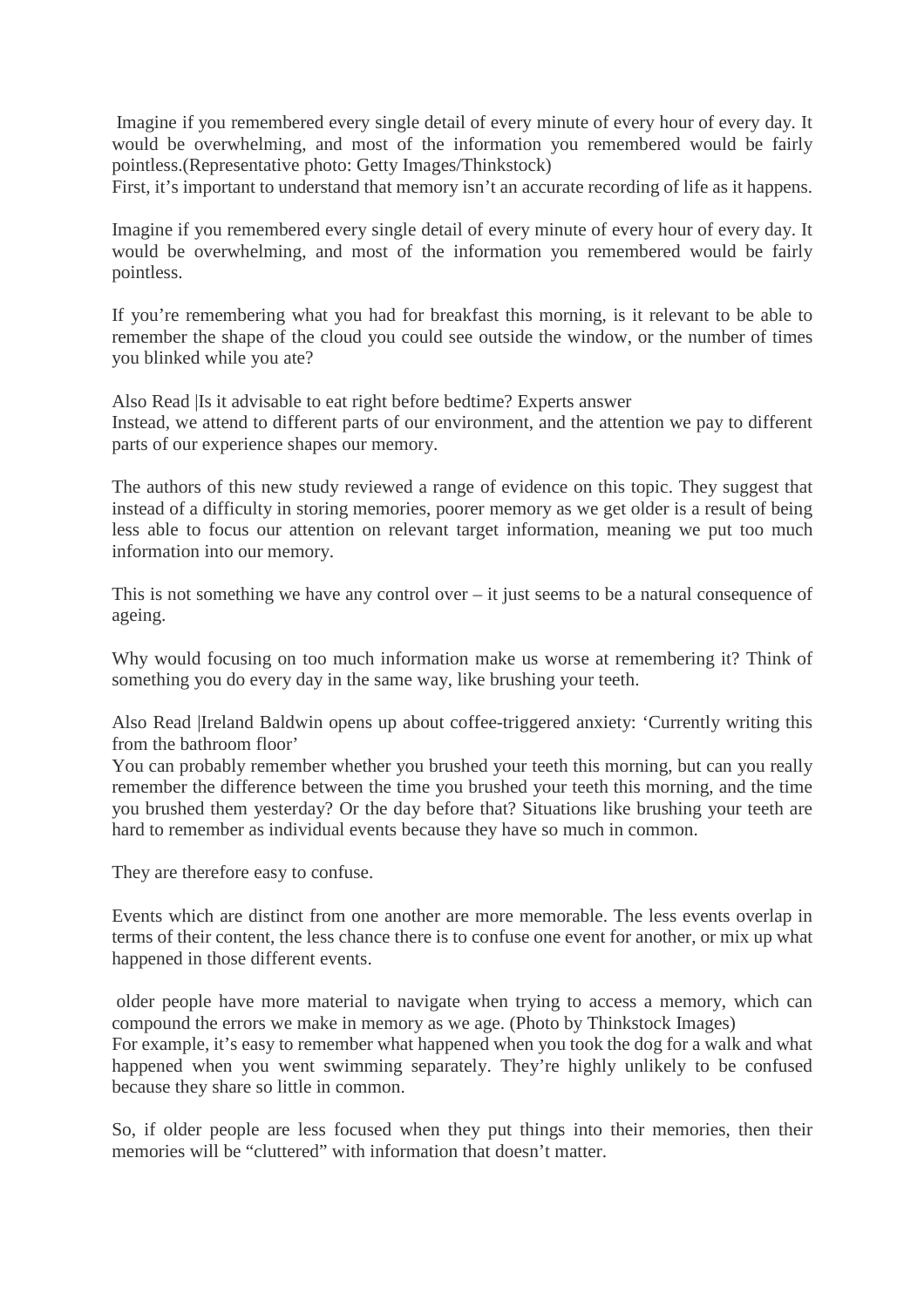Also Read |Dysmenorrhea: Know all about the types, risk factors, and treatment This clutter means there will be more chance for information from one memory to overlap with information from another. This in turn means there will be more chance for memories to be confused with one another, making it harder to remember what happened.

A previous study, which was included in the review, shows this theory in action. An older and a younger group were shown two types of objects (faces and scenes) and told which type of object they would be tested on.

The older adults exhibited higher levels of brain activity when they were shown the irrelevant objects later on. Further, the more brain activity they demonstrated in response to these irrelevant objects, the poorer their memory for the objects they were trying to remember.

Also Read |Hoarding: People with ADHD are more likely to have problems, says new research The review found that not only do older adults add clutter to their memory by taking in too much information from the environment, but they also accumulate information from knowledge gained over many years.

This means older people have more material to navigate when trying to access a memory, which can compound the errors we make in memory as we age.

According to the researchers, evidence suggests that older people demonstrate preserved, and at times enhanced, creativity as a result of their "enriched memories".

Also Read |Mental health in India: Community-based interventions as the answer to India's mental health burden

When we are faced with a novel problem, sometimes we need to come up with a creative solution. This can involve bringing together bits of knowledge we have that may not be obviously connected, or remembering similar (though not identical) previous experiences which might be relevant.

The "clutter" in an older person's memory might be a strength in this process.

Being able to make connections between apparently unrelated memories could allow them to find creative solutions to problems by drawing on a much bigger range of experience.

So perhaps we can stop seeing ageing and the inevitable memory decline that comes with it as only a bad thing.

#### **Effective alternative therapies**

**Effective alternative therapies to help manage work-from-home breakdowns WFH fatigue is real, so here are some simple tips to beat it. (The Indiann Express:20220328)**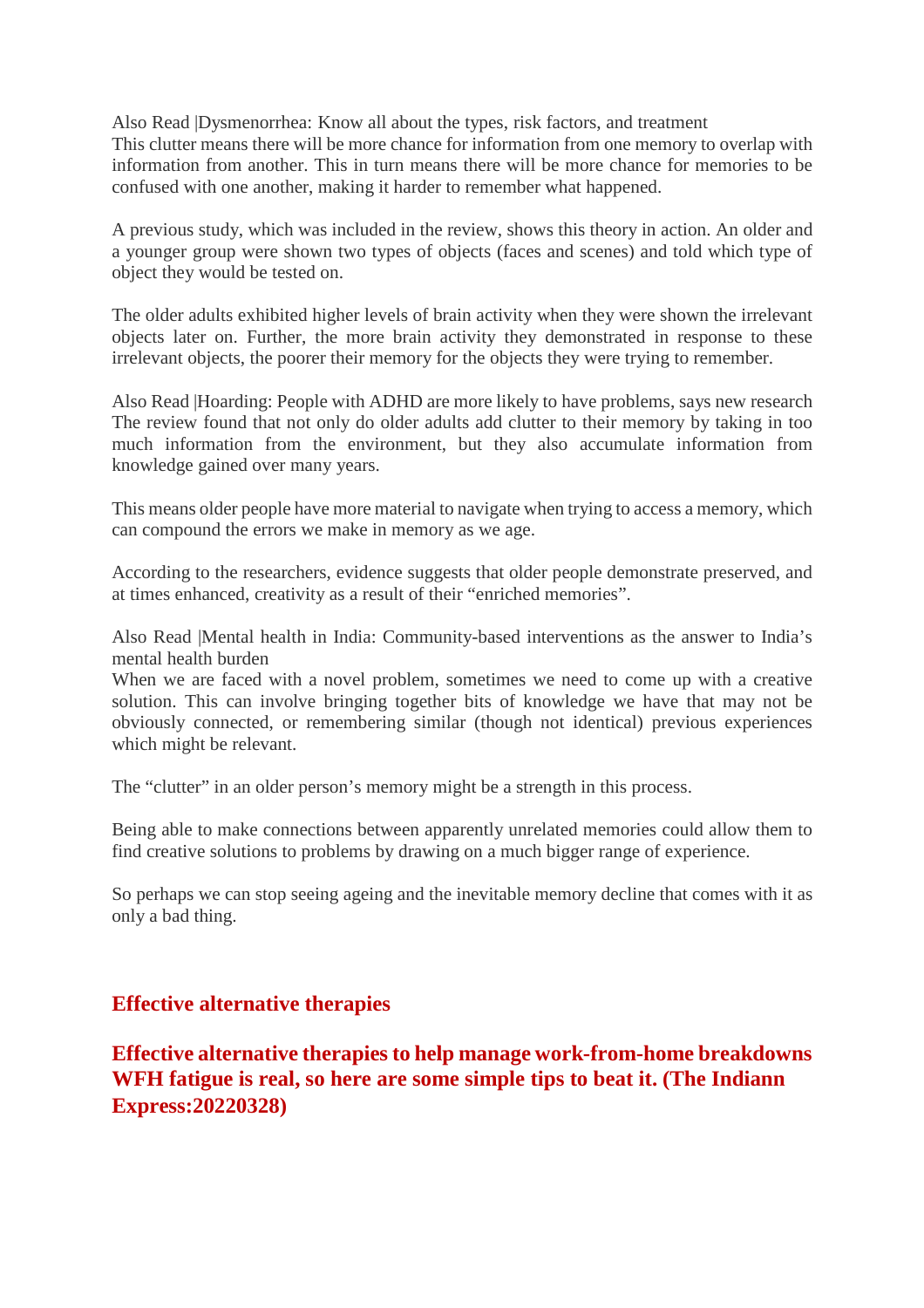https://indianexpress.com/article/lifestyle/health/effective-alternative-therapies-help-managework-from-home-breakdowns-7831496/

work from homeOffices are planned and built to support work for hours on end with designated workstations; WFH is not. (Source: Getty Images/Thinkstock)

The work-from-home (WFH) phenomenon, that became common amid the COVID-19 pandemic, changed the way we did things before. The trend not only disrupted the work-life balance for many but also created a stressful environment at most homes. "When the pandemic struck, most people didn't even have seating arrangements suitable for long working hours, and it affected the physical and mental well-being of home workers. Hence, health complaints — chiefly relating to aches — developed due to the said conditions and has now become an endemic of massive proportions for WFH workers. Now currently in the hybrid mode of work, it is important to balance our health with both the models," said Dr Deepak Mittal, Founder, Divine Soul Yoga.

ALSO READ |Tips for maintaining eye health amid work from home Why is WFH ache-central?

Offices are planned and built to support work for hours on end with designated workstations; WFH is not. "The first thing to go when you're working at home is your posture. While at office, there're ergonomic chairs to support your back, at home several of us are parked at our dining, beds or study table-chair sets, neither of which supports your back and the tables are too high or low to work comfortably at—so pains of the back (41.2% of home workers complain of low back pain), shoulder, neck (23.5% of home workers complain of it) as also dry eye syndrome and other issues, text neck syndrome, stress headaches, and the resultant weight gain are very common. This is all of this adding up to a WFH breakdown," he explained.

The shift to WFH is disconcerting; approximately 19% of home workers reported chronic feelings of extreme isolation and loneliness, which cause deterioration of mental well being. In addition, workloads have increased leading to frequent bouts of anxiety, stress and burnouts.

How alternative therapies help

Alternative therapies like yoga and meditation along with eating superfoods soothe our minds and body. "Getting in touch with your personal peace and combining that to a healthy diet along with adequate amounts of rest and sleep is what will turn around a breakdown into a mental breakthrough," he said.

Easy tips on dealing with WFH fatigue

WFH fatigue is real, so here are some simple tips to beat it.

Practice mindfulness: Stay in the moment; when you stay attentive to your current circumstances it's unlikely that thoughts of the past or future can stress you.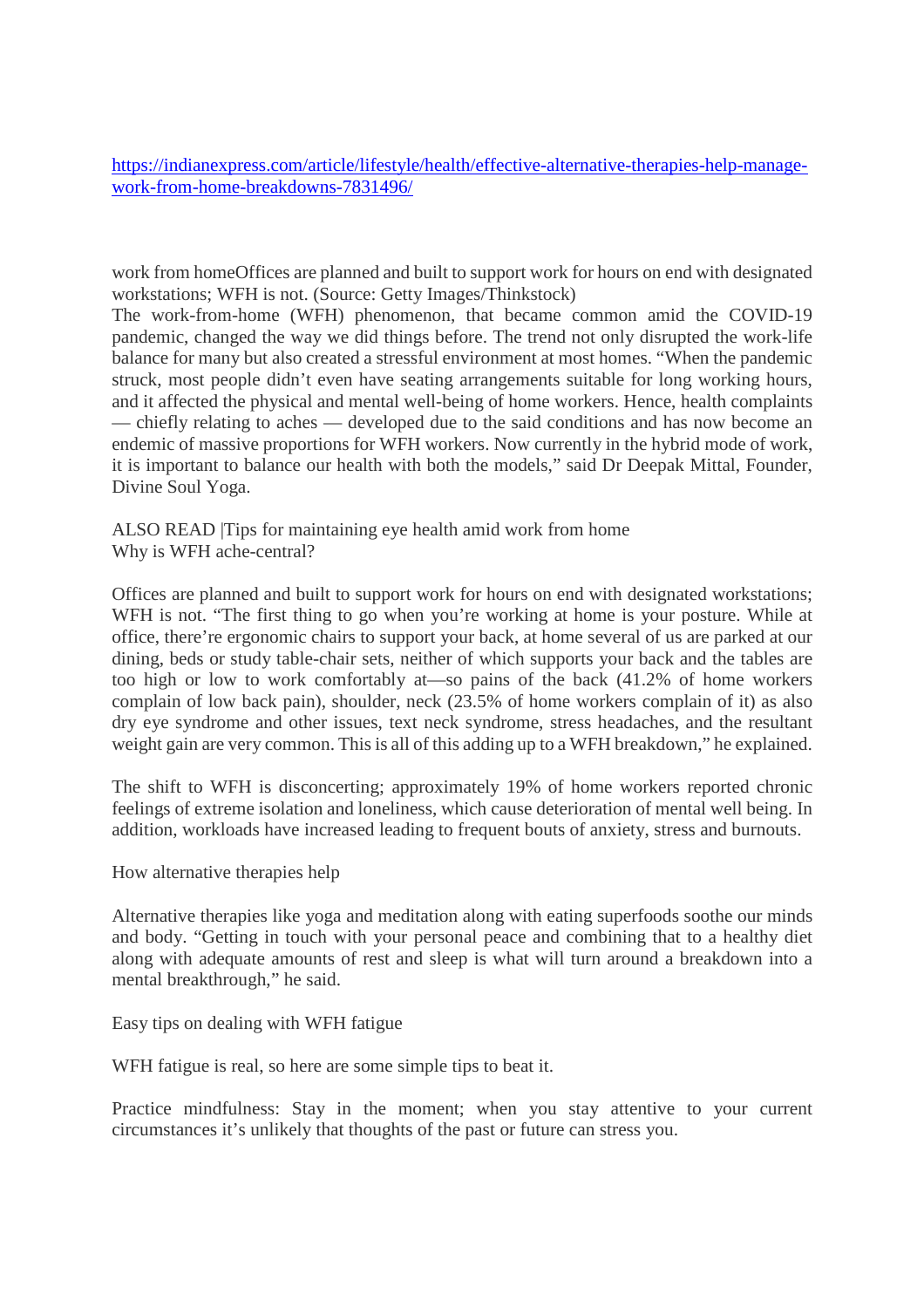Take breaks: Eye doctors say take a break for 20 seconds after every 20 minutes of work. Just like that, take a mental vacation from your present circumstances every now and then—you will find that when you return, you're feeling so refreshed.

Dedicate a separate area for your workstation: When the lockdowns were announced, many people would wake up and log in to work from their beds. It was noted that these people were also the ones who complained of major insomniac episodes. This happened because their minds were confused about what to associate the bed with—work or sleep. Hence, try to have a small dedicated place of work, which's far away from your sleeping chambers and comfortable at the same time.

Practice meditation, Pranayama and Yoga: You'll find nothing better than these three factors to help you calm and soothe your mind and align it with inner peace. Simple practice like Surya Namaskar can strengthen bones, fight insomnia, bring down blood sugar levels and improve metabolism & blood circulation.

Consume Superfoods: Balanced and nutritious foods not only keep you healthy but also improve your productivity. Do not skip your food, eat on time and eat healthy snacks. Sabja Seeds, Flax seeds, Ginger, turmeric & berries are some of the superfoods which can be consumed for healthy bones & balanced mind.

# **Sweeteners Sweeteners may be linked to increased cancer risk, says new research Sweeteners can also have a profound effect on the bacteria that live in our gut (The Indiann Express:20220328)**

https://indianexpress.com/article/lifestyle/health/sweeteners-linked-cancer-risk-new-research-7836069/

sugar and cancer, sugar intake, can excessive intake of sugar cause cancer, what is the connection between sugar and cancer, blood sugar, cancer, health, indian express newsCancer cells multiply "very fast" and require a lot of "sugar glucose for metabolism". (Photo: Getty/Thinkstock)

Sweeteners have long been suggested to be bad for our health.

Studies have linked consuming too many sweeteners with conditions such as obesity, type 2 diabetes and cardiovascular disease. But links with cancer have been less certain.

An artificial sweetener, called cyclamate, that was sold in the US in the 1970s was shown to increase bladder cancer in rats.

Also Read |Effective dietary rules to help control blood glucose in diabetics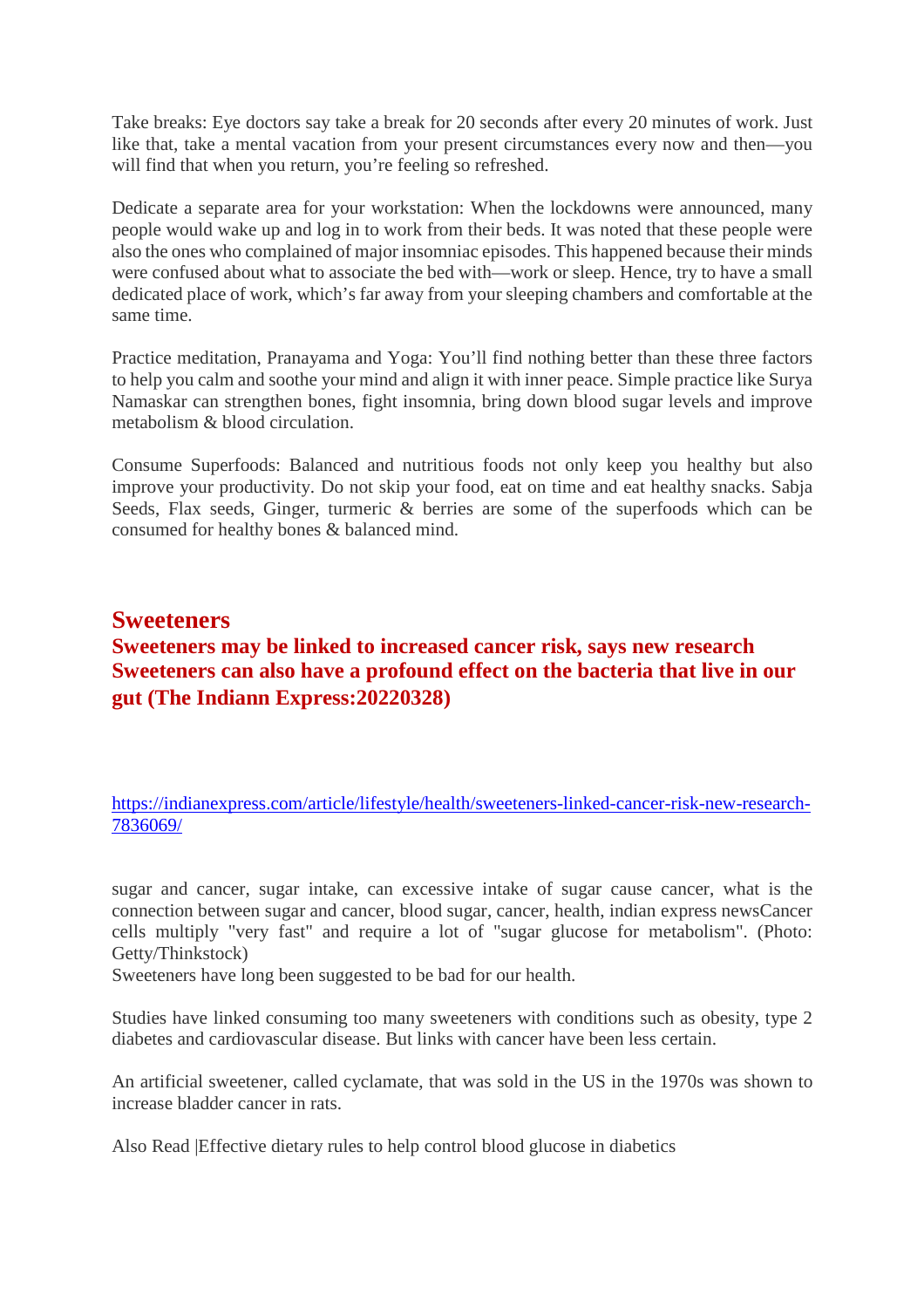However, human physiology is very different from rats, and observational studies failed to find a link between the sweetener and cancer risk in humans.

Despite this, the media continued to report a link between sweeteners and cancer.

But now, a study published in PLOS Medicine which looked at over 100,000 people, has shown that those who consume high levels of some sweeteners have a small increase in their risk of developing certain types of cancer.

To assess their intake of artificial sweeteners, the researchers asked the participants to keep a food diary.

Around half of the participants were followed for more than eight years.

coffee-pexels Sweeteners should be consumed mindfully (Representative photo/Pexels) The study reported that aspartame and acesulfame K, in particular, were associated with increased cancer risk especially breast and obesity-related cancers, such as colorectal, stomach and prostate cancers.

This suggests that removing some types of sweeteners from your diet may reduce the risk of cancer.

Cancer risk

Many common foods contain sweeteners. These food additives mimic the effect of sugar on our taste receptors, providing intense sweetness with no or very few calories.

Some sweeteners occur naturally (such as stevia or yacon syrup). Others, such as aspartame, are artificial.

Although they have few or no calories, sweeteners still have an effect on our health.

For example, aspartame turns into formaldehyde (a known carcinogen) when the body digests it. This could potentially see it accumulate in cells and cause them to become cancerous.

Also Read |Why mishri or rock sugar is good for you

Our cells are hard-wired to self-destruct when they become cancerous. But aspartame has been shown to switch off the genes that tell cancer cells to do this.

Other sweeteners, including sucralose and saccharin, have also been shown to damage DNA, which can lead to cancer. But this has only been shown in cells in a dish rather than in a living organism.

Sweeteners can also have a profound effect on the bacteria that live in our gut.

Changing the bacteria in the gut can impair the immune system, which could mean they no longer identify and remove cancerous cells.

But it's still unclear from these animal and cell-based experiments precisely how sweeteners initiate or support cancerous changes to cells.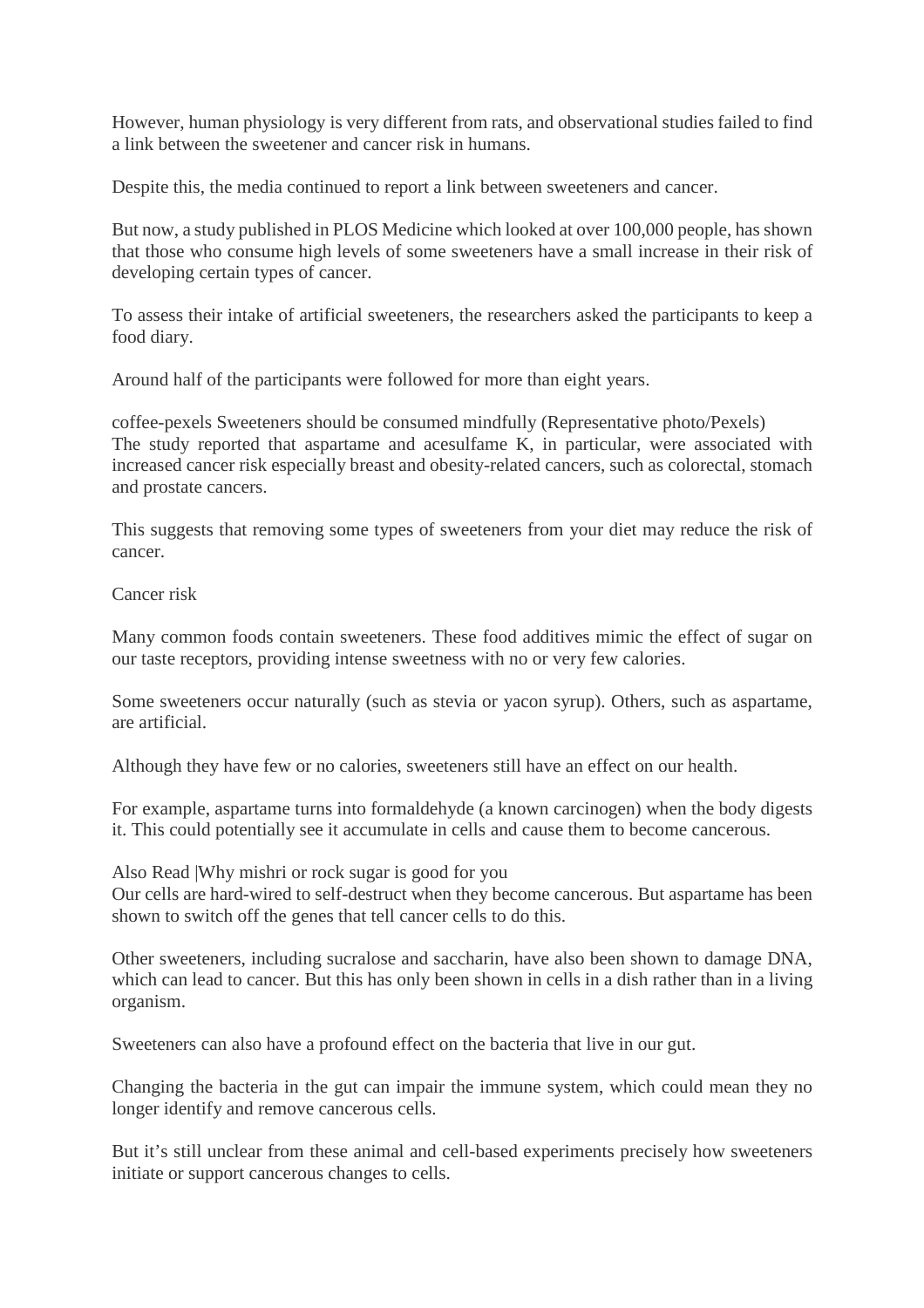Many of these experiments would also be difficult to apply to humans because the amount of sweetener was given at much higher doses than a human would ever consume.

The results from previous research studies are limited, largely because most studies on this subject have only observed the effect of consuming sweeteners without comparing against a group that hasn't consumed any sweeteners.

A recent systematic review of almost 600,000 participants even concluded there was limited evidence to suggest heavy consumption of artificial sweeteners may increase the risk of certain cancers.

A review in the BMJ came to a similar conclusion.

Although the findings of this recent study certainly warrant further research, it's important to acknowledge the study's limitations.

First, food diaries can be unreliable because people aren't always honest about what they eat or they may forget what they have consumed.

Although this study collected food diaries every six months, there's still a risk people weren't always accurately recording what they were eating and drinking.

Though the researchers partially mitigated this risk by having participants take photos of the food they ate, people still might not have included all the foods they ate.

Based on current evidence, it's generally agreed that using artificial sweeteners is associated with increased body weight though researchers aren't quite certain whether sweeteners directly cause this to happen.

Although this recent study took people's body mass index into account, it's possible that changes in body fat may have contributed to the development of many of these types of cancers not necessarily the sweeteners themselves.

Finally, the risk of developing cancer in those who consumed the highest levels of artificial sweeteners compared with those who consumed the lowest amounts was modest with only at 13 per cent higher relative risk of developing cancer in the study period.

So although people who consumed the highest amounts of sweetener had an increased risk of developing cancer, this was still only slightly higher than those with the lowest intake.

While the link between sweetener use and diseases, including cancer, is still controversial, it's important to note that not all sweeteners are equal. While sweeteners such as aspartame and saccharin may be associated with ill health, not all sweeteners are.

Stevia, produced from the Stevia rebaudiana plant, has been reported to be useful in controlling diabetes and body weight, and may also lower blood pressure.

The naturally occurring sugar alcohol, xylitol, may also support the immune system and digestion.